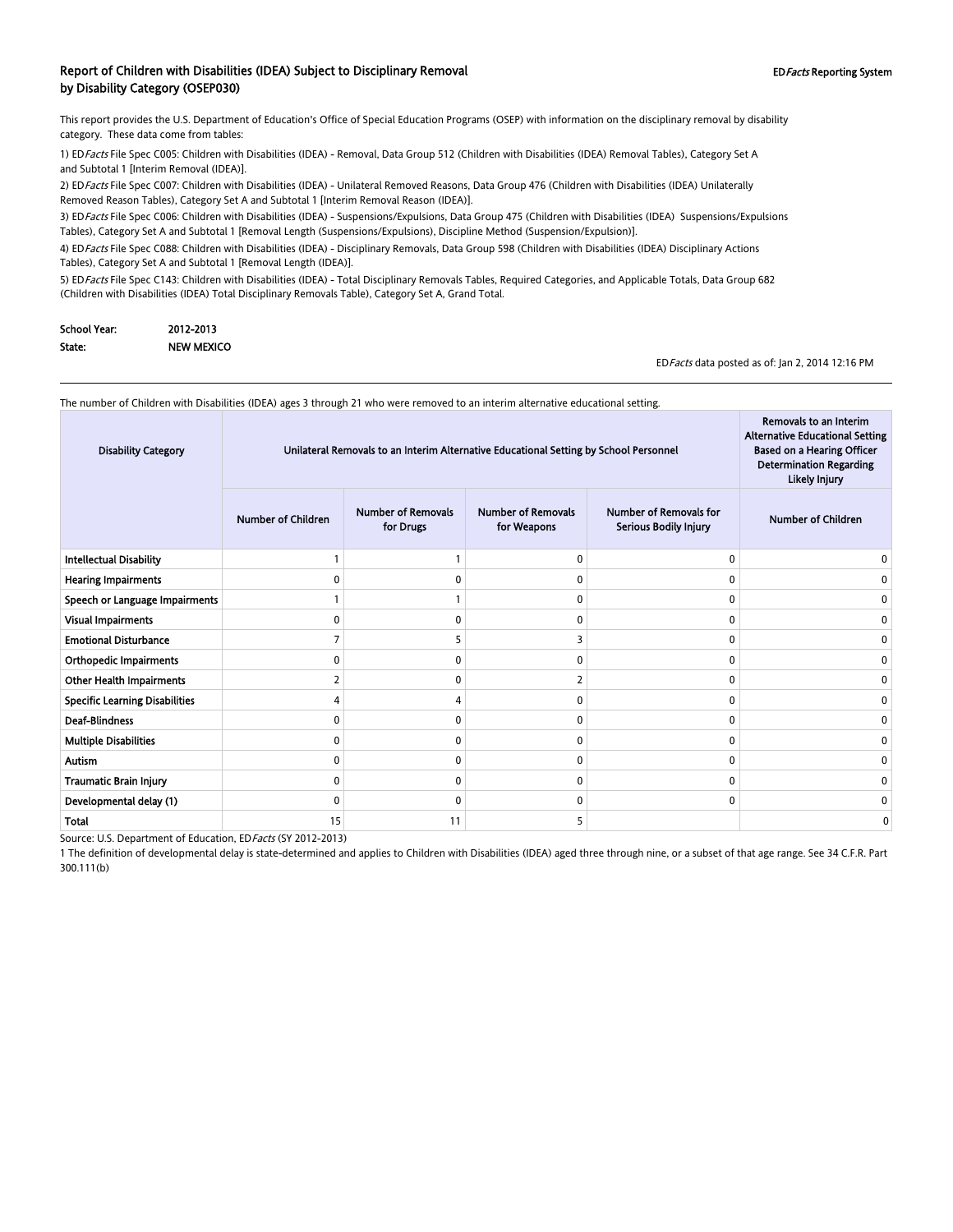#### Report of Children with Disabilities (IDEA) Subject to Disciplinary Removal **EDFacts Reporting System** EDFacts Reporting System by Disability Category (OSEP030)

This report provides the U.S. Department of Education's Office of Special Education Programs (OSEP) with information on the disciplinary removal by disability category. These data come from tables:

1) EDFacts File Spec C005: Children with Disabilities (IDEA) - Removal, Data Group 512 (Children with Disabilities (IDEA) Removal Tables), Category Set A and Subtotal 1 [Interim Removal (IDEA)].

2) EDFacts File Spec C007: Children with Disabilities (IDEA) - Unilateral Removed Reasons, Data Group 476 (Children with Disabilities (IDEA) Unilaterally Removed Reason Tables), Category Set A and Subtotal 1 [Interim Removal Reason (IDEA)].

3) ED Facts File Spec C006: Children with Disabilities (IDEA) - Suspensions/Expulsions, Data Group 475 (Children with Disabilities (IDEA) Suspensions/Expulsions Tables), Category Set A and Subtotal 1 [Removal Length (Suspensions/Expulsions), Discipline Method (Suspension/Expulsion)].

4) EDFacts File Spec C088: Children with Disabilities (IDEA) - Disciplinary Removals, Data Group 598 (Children with Disabilities (IDEA) Disciplinary Actions Tables), Category Set A and Subtotal 1 [Removal Length (IDEA)].

5) ED Facts File Spec C143: Children with Disabilities (IDEA) - Total Disciplinary Removals Tables, Required Categories, and Applicable Totals, Data Group 682 (Children with Disabilities (IDEA) Total Disciplinary Removals Table), Category Set A, Grand Total.

| School Year: | 2012-2013         |
|--------------|-------------------|
| State:       | <b>NEW MEXICO</b> |

EDFacts data posted as of: Jan 2, 2014 12:16 PM

The percentage of Children with Disabilities (IDEA) ages 3 through 21 who were removed to an interim alternative educational setting.

| <b>Disability Category</b>            | Unilateral Removals to an Interim Alternative Educational Setting by School Personnel | Removals to an Interim<br><b>Alternative Educational Setting</b><br><b>Based on a Hearing Officer</b><br><b>Determination Regarding</b><br>Likely Injury |                                                    |                                                                  |                              |
|---------------------------------------|---------------------------------------------------------------------------------------|----------------------------------------------------------------------------------------------------------------------------------------------------------|----------------------------------------------------|------------------------------------------------------------------|------------------------------|
|                                       | <b>Number of Children</b><br>(Percent)                                                | <b>Number of Removals</b><br>for Drugs (Percent)                                                                                                         | <b>Number of Removals</b><br>for Weapons (Percent) | <b>Number of Removals for</b><br>Serious Bodily Injury (Percent) | Number of Children (Percent) |
| <b>Intellectual Disability</b>        | 6.67%                                                                                 | 9.09%                                                                                                                                                    | 0.00%                                              |                                                                  |                              |
| <b>Hearing Impairments</b>            | 0.00%                                                                                 | 0.00%                                                                                                                                                    | 0.00%                                              |                                                                  |                              |
| Speech or Language Impairments        | 6.67%                                                                                 | 9.09%                                                                                                                                                    | 0.00%                                              |                                                                  |                              |
| <b>Visual Impairments</b>             | 0.00%                                                                                 | 0.00%                                                                                                                                                    | 0.00%                                              |                                                                  |                              |
| <b>Emotional Disturbance</b>          | 46.67%                                                                                | 45.45%                                                                                                                                                   | 60.00%                                             |                                                                  |                              |
| <b>Orthopedic Impairments</b>         | 0.00%                                                                                 | 0.00%                                                                                                                                                    | 0.00%                                              |                                                                  |                              |
| <b>Other Health Impairments</b>       | 13.33%                                                                                | 0.00%                                                                                                                                                    | 40.00%                                             |                                                                  |                              |
| <b>Specific Learning Disabilities</b> | 26.67%                                                                                | 36.36%                                                                                                                                                   | 0.00%                                              |                                                                  |                              |
| <b>Deaf-Blindness</b>                 | 0.00%                                                                                 | 0.00%                                                                                                                                                    | 0.00%                                              |                                                                  |                              |
| <b>Multiple Disabilities</b>          | 0.00%                                                                                 | 0.00%                                                                                                                                                    | 0.00%                                              |                                                                  |                              |
| <b>Autism</b>                         | 0.00%                                                                                 | 0.00%                                                                                                                                                    | 0.00%                                              |                                                                  |                              |
| <b>Traumatic Brain Injury</b>         | 0.00%                                                                                 | 0.00%                                                                                                                                                    | 0.00%                                              |                                                                  |                              |
| Developmental delay (1)               | 0.00%                                                                                 | 0.00%                                                                                                                                                    | 0.00%                                              |                                                                  |                              |
| Total                                 | 100.00%                                                                               | 100.00%                                                                                                                                                  | 100.00%                                            |                                                                  |                              |

Source: U.S. Department of Education, EDFacts (SY 2012-2013)

1 The definition of developmental delay is state-determined and applies to Children with Disabilities (IDEA) aged three through nine, or a subset of that age range. See 34 C.F.R. Part 300.111(b)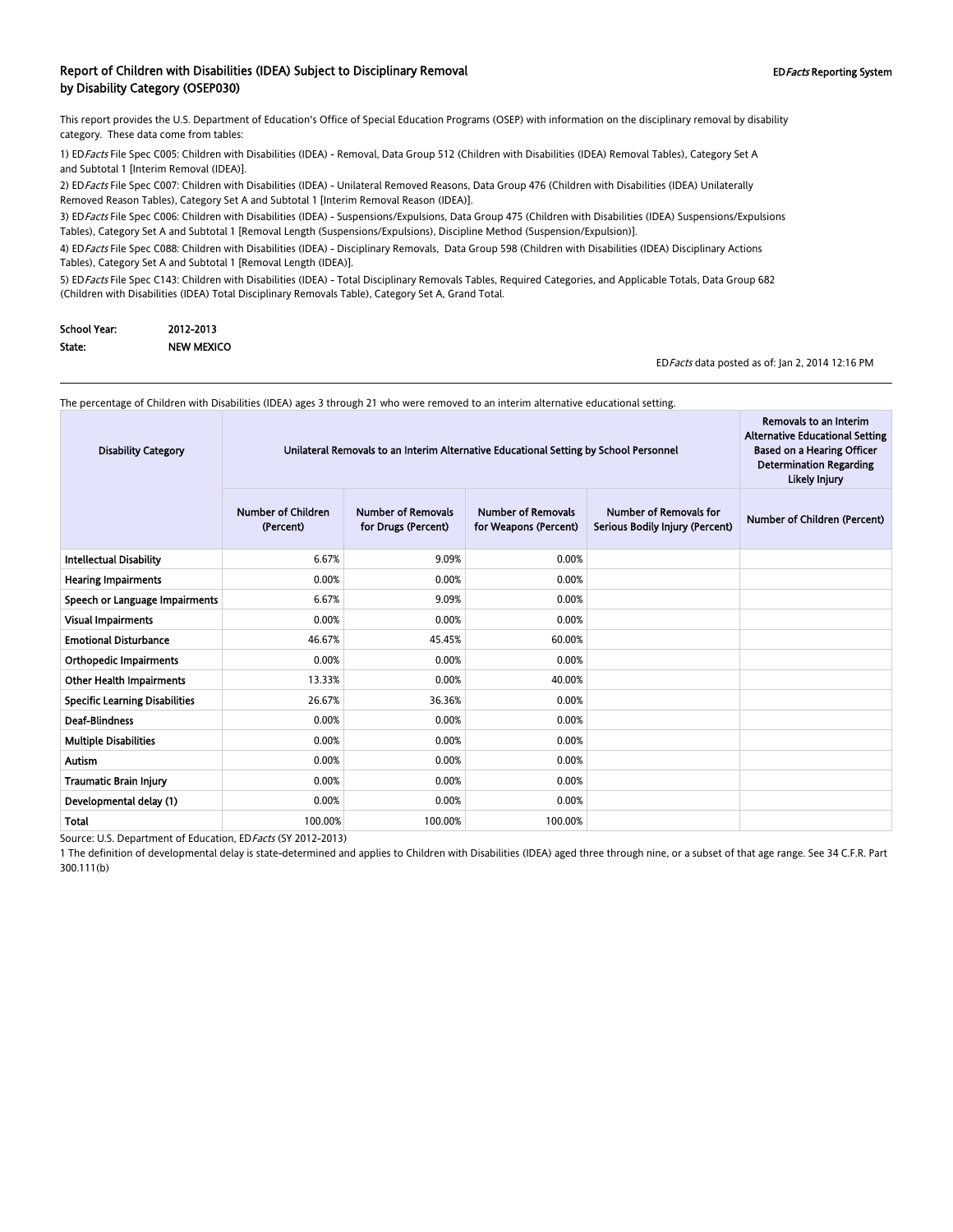#### Report of Children with Disabilities (IDEA) Subject to Disciplinary Removal by Disability Category (OSEP030)

This report provides the U.S. Department of Education's Office of Special Education Programs (OSEP) with information on the disciplinary removal by disability

category. These data come from tables:

1) ED Facts File Spec C005: Children with Disabilities (IDEA) - Removal, Data Group 512 (Children with Disabilities (IDEA) Removal Tables), Category Set A and Subtotal 1 [Interim Removal (IDEA)].

2) EDFacts File Spec C007: Children with Disabilities (IDEA) - Unilateral Removed Reasons, Data Group 476 (Children with Disabilities (IDEA) Unilaterally Removed Reason Tables), Category Set A and Subtotal 1 [Interim Removal Reason (IDEA)].

3) EDFacts File Spec C006: Children with Disabilities (IDEA) - Suspensions/Expulsions, Data Group 475 (Children with Disabilities (IDEA) Suspensions/Expulsions Tables), Category Set A and Subtotal 1 [Removal Length (Suspensions/Expulsions), Discipline Method (Suspension/Expulsion)].

4) EDFacts File Spec C088: Children with Disabilities (IDEA) - Disciplinary Removals, Data Group 598 (Children with Disabilities (IDEA) Disciplinary Actions Tables), Category Set A and Subtotal 1 [Removal Length (IDEA)].

5) ED Facts File Spec C143: Children with Disabilities (IDEA) - Total Disciplinary Removals Tables, Required Categories, and Applicable Totals, Data Group 682 (Children with Disabilities (IDEA) Total Disciplinary Removals Table), Category Set A, Grand Total.

| <b>School Year:</b> | 2012-2013         |
|---------------------|-------------------|
| State:              | <b>NEW MEXICO</b> |

EDFacts data posted as of: Jan 2, 2014 12:16 PM

The number of Children with Disabilities (IDEA) ages 3 through 21 who for disciplinary reasons were suspended or expelled.

| <b>Disability Category</b>            | <b>Out-of-School Suspensions or Expulsions</b>                                                                     |                                                                                                      | <b>In-School Suspensions</b>                                                                  |                                                                                        |
|---------------------------------------|--------------------------------------------------------------------------------------------------------------------|------------------------------------------------------------------------------------------------------|-----------------------------------------------------------------------------------------------|----------------------------------------------------------------------------------------|
|                                       | <b>Number of Children</b><br>with Out-of-School<br><b>Suspension/Expulsions</b><br><b>Totaling 10 Days or Less</b> | <b>Number of Children</b><br>with Out-of-School<br><b>Suspension/Expulsions</b><br>Totaling >10 Days | <b>Number of Children</b><br>with In-School<br><b>Suspensions Totaling 10</b><br>Days or Less | <b>Number of Children</b><br>with In-School<br><b>Suspensions Totaling</b><br>>10 Days |
| <b>Intellectual Disability</b>        | 76                                                                                                                 | 6                                                                                                    | 18                                                                                            | 0                                                                                      |
| <b>Hearing Impairments</b>            | 18                                                                                                                 | 2                                                                                                    | 4                                                                                             | 0                                                                                      |
| Speech or Language Impairments        | 161                                                                                                                | 9                                                                                                    | 45                                                                                            | 0                                                                                      |
| <b>Visual Impairments</b>             | 4                                                                                                                  | 0                                                                                                    | $\Omega$                                                                                      | 0                                                                                      |
| <b>Emotional Disturbance</b>          | 417                                                                                                                | 50                                                                                                   | 105                                                                                           | 3                                                                                      |
| <b>Orthopedic Impairments</b>         | 5                                                                                                                  | $\Omega$                                                                                             | $\Omega$                                                                                      | 0                                                                                      |
| <b>Other Health Impairments</b>       | 310                                                                                                                | 34                                                                                                   | 101                                                                                           | 4                                                                                      |
| <b>Specific Learning Disabilities</b> | 1,437                                                                                                              | 127                                                                                                  | 480                                                                                           | 13                                                                                     |
| <b>Deaf-Blindness</b>                 | 0                                                                                                                  | 0                                                                                                    | $\Omega$                                                                                      | 0                                                                                      |
| <b>Multiple Disabilities</b>          | 9                                                                                                                  |                                                                                                      | 2                                                                                             | $\mathbf{0}$                                                                           |
| Autism                                | 43                                                                                                                 | 2                                                                                                    | 15                                                                                            |                                                                                        |
| <b>Traumatic Brain Injury</b>         | 15                                                                                                                 |                                                                                                      | $\overline{2}$                                                                                | $\mathbf{0}$                                                                           |
| Developmental delay (1)               | 29                                                                                                                 | 0                                                                                                    | 12                                                                                            | 0                                                                                      |
| <b>Total</b>                          | 2,524                                                                                                              | 232                                                                                                  | 784                                                                                           | 21                                                                                     |

Source: U.S. Department of Education, ED Facts (SY 2012-2013)

1 The definition of developmental delay is state-determined and applies to Children with Disabilities (IDEA) aged three through nine, or a subset of that age range. See 34C.F.R. Part 300.111(b)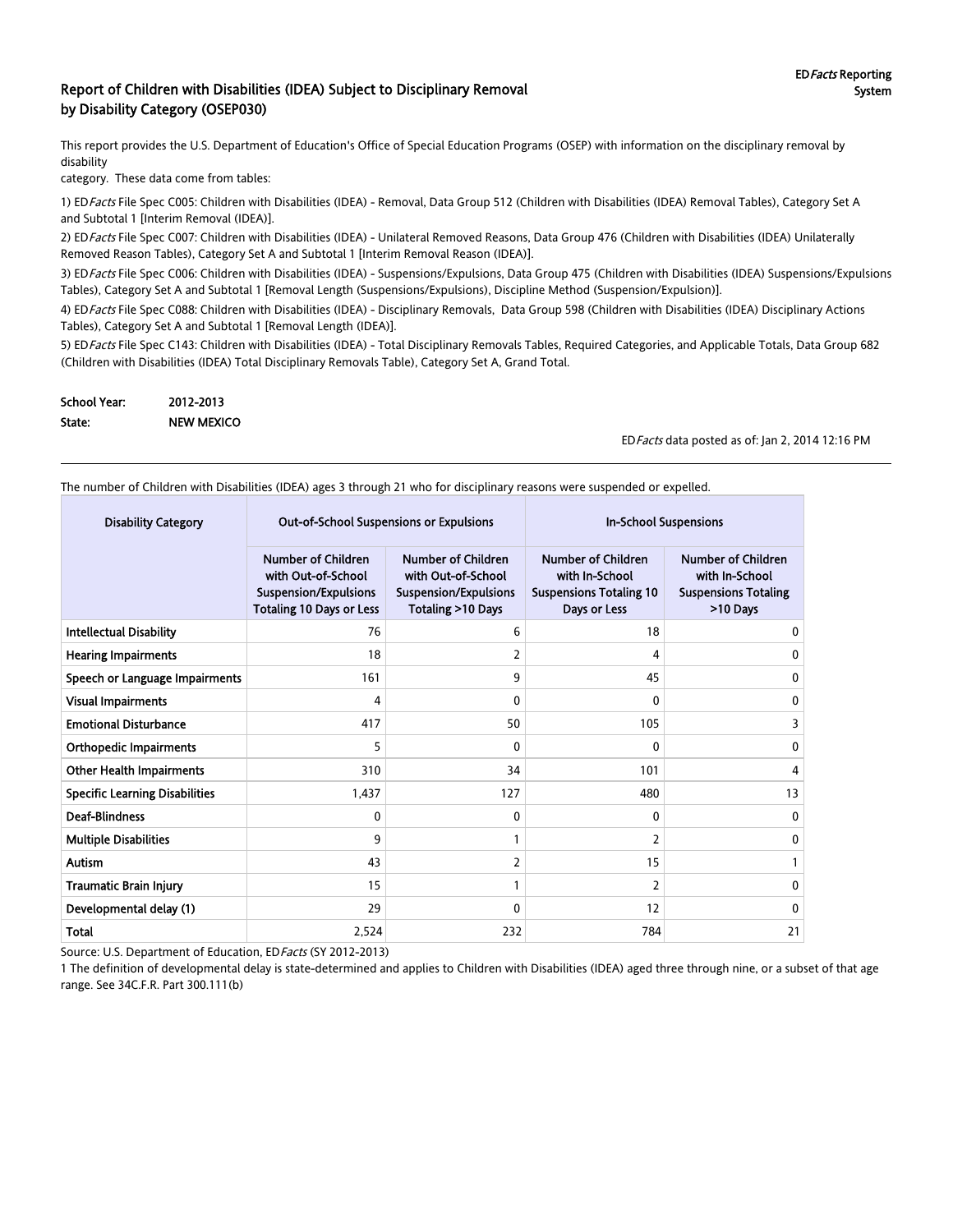#### Report of Children with Disabilities (IDEA) Subject to Disciplinary Removal by Disability Category (OSEP030)

This report provides the U.S. Department of Education's Office of Special Education Programs (OSEP) with information on the disciplinary removal by disability category. These data come from tables:

1) EDFacts File Spec C005: Children with Disabilities (IDEA) - Removal, Data Group 512 (Children with Disabilities (IDEA) Removal Tables), Category Set A and Subtotal 1 [Interim Removal (IDEA)].

2) ED Facts File Spec C007: Children with Disabilities (IDEA) - Unilateral Removed Reasons, Data Group 476 (Children with Disabilities (IDEA) Unilaterally Removed Reason Tables), Category Set A and Subtotal 1 [Interim Removal Reason (IDEA)].

3) ED Facts File Spec C006: Children with Disabilities (IDEA) - Suspensions/Expulsions, Data Group 475 (Children with Disabilities (IDEA) Suspensions/Expulsions Tables), Category Set A and Subtotal 1 [Removal Length (Suspensions/Expulsions), Discipline Method (Suspension/Expulsion)].

4) ED Facts File Spec C088: Children with Disabilities (IDEA) - Disciplinary Removals, Data Group 598 (Children with Disabilities (IDEA) Disciplinary Actions Tables), Category Set A and Subtotal 1 [Removal Length (IDEA)].

5) ED Facts File Spec C143: Children with Disabilities (IDEA) - Total Disciplinary Removals Tables, Required Categories, and Applicable Totals, Data Group 682 (Children with Disabilities (IDEA) Total Disciplinary Removals Table), Category Set A, Grand Total.

| <b>School Year:</b> | 2012-2013         |
|---------------------|-------------------|
| State:              | <b>NEW MEXICO</b> |

EDFacts data posted as of: Jan 2, 2014 12:16 PM

The percent of Children with Disabilities (IDEA) ages 3 through 21 who for disciplinary reasons were suspended or expelled.

| <b>Disability Category</b>            | <b>Out-of-School Suspensions or Expulsions</b>                                                                           |                                                                                                            | <b>In-School Suspensions</b>                                                                            |                                                                                                  |  |
|---------------------------------------|--------------------------------------------------------------------------------------------------------------------------|------------------------------------------------------------------------------------------------------------|---------------------------------------------------------------------------------------------------------|--------------------------------------------------------------------------------------------------|--|
|                                       | Number of Children<br>with Out-of-School<br><b>Suspension/Expulsions</b><br><b>Totaling 10 Days or Less</b><br>(Percent) | Number of Children<br>with Out-of-School<br><b>Suspension/Expulsions</b><br>Totaling >10 Days<br>(Percent) | <b>Number of Children</b><br>with In-School<br><b>Suspensions Totaling 10</b><br>Days or Less (Percent) | <b>Number of Children</b><br>with In-School<br><b>Suspensions Totaling</b><br>>10 Days (Percent) |  |
| <b>Intellectual Disability</b>        | 3.01%                                                                                                                    | 2.59%                                                                                                      | 2.30%                                                                                                   | 0.00%                                                                                            |  |
| <b>Hearing Impairments</b>            | 0.71%                                                                                                                    | 0.86%                                                                                                      | 0.51%                                                                                                   | 0.00%                                                                                            |  |
| Speech or Language Impairments        | 6.38%                                                                                                                    | 3.88%                                                                                                      | 5.74%                                                                                                   | 0.00%                                                                                            |  |
| <b>Visual Impairments</b>             | 0.16%                                                                                                                    | 0.00%                                                                                                      | 0.00%                                                                                                   | 0.00%                                                                                            |  |
| <b>Emotional Disturbance</b>          | 16.52%                                                                                                                   | 21.55%                                                                                                     | 13.39%                                                                                                  | 14.29%                                                                                           |  |
| <b>Orthopedic Impairments</b>         | 0.20%                                                                                                                    | 0.00%                                                                                                      | 0.00%                                                                                                   | 0.00%                                                                                            |  |
| <b>Other Health Impairments</b>       | 12.28%                                                                                                                   | 14.66%                                                                                                     | 12.88%                                                                                                  | 19.05%                                                                                           |  |
| <b>Specific Learning Disabilities</b> | 56.93%                                                                                                                   | 54.74%                                                                                                     | 61.22%                                                                                                  | 61.90%                                                                                           |  |
| <b>Deaf-Blindness</b>                 | 0.00%                                                                                                                    | 0.00%                                                                                                      | 0.00%                                                                                                   | 0.00%                                                                                            |  |
| <b>Multiple Disabilities</b>          | 0.36%                                                                                                                    | 0.43%                                                                                                      | 0.26%                                                                                                   | 0.00%                                                                                            |  |
| <b>Autism</b>                         | 1.70%                                                                                                                    | 0.86%                                                                                                      | 1.91%                                                                                                   | 4.76%                                                                                            |  |
| <b>Traumatic Brain Injury</b>         | 0.59%                                                                                                                    | 0.43%                                                                                                      | 0.26%                                                                                                   | 0.00%                                                                                            |  |
| Developmental delay (1)               | 1.15%                                                                                                                    | 0.00%                                                                                                      | 1.53%                                                                                                   | 0.00%                                                                                            |  |
| Total                                 | 100.00%                                                                                                                  | 100.00%                                                                                                    | 100.00%                                                                                                 | 100.00%                                                                                          |  |

Source: U.S. Department of Education, ED Facts (SY 2012-2013)

1 The definition of developmental delay is state-determined and applies to Children with Disabilities (IDEA) aged three through nine, or a subset of that age range. See 34C.F.R. Part 300.111(b)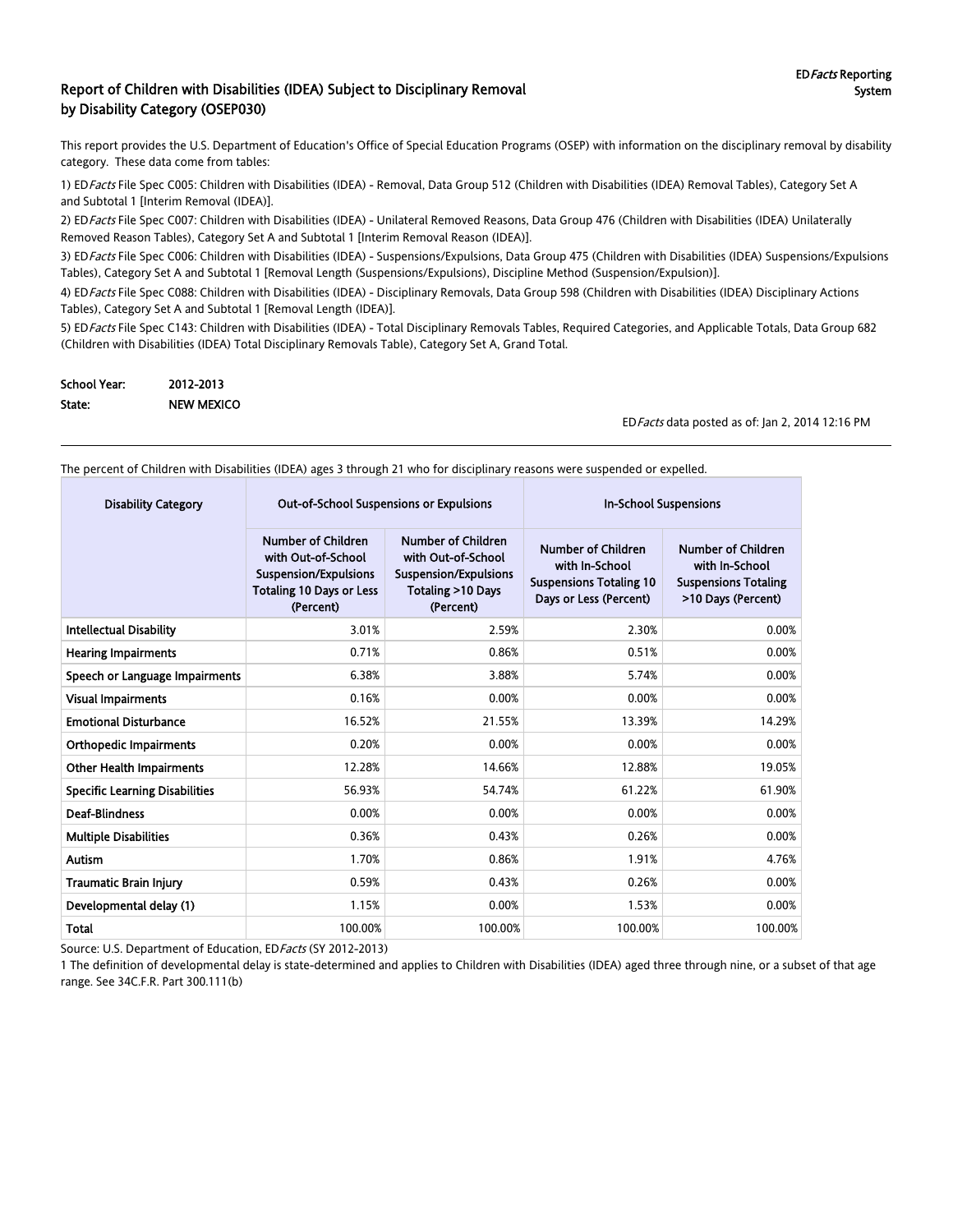#### Report of Children with Disabilities (IDEA) Subject to Disciplinary Removal by Disability Category (OSEP030)

This report provides the U.S. Department of Education's Office of Special Education Programs (OSEP) with information on the disciplinary removal by disability category. These data come from tables:

1) EDFacts File Spec C005: Children with Disabilities (IDEA) - Removal, Data Group 512 (Children with Disabilities (IDEA) Removal Tables), Category Set A and Subtotal 1 [Interim Removal (IDEA)].

2) ED Facts File Spec C007: Children with Disabilities (IDEA) - Unilateral Removed Reasons, Data Group 476 (Children with Disabilities (IDEA) Unilaterally Removed Reason Tables), Category Set A and Subtotal 1 [Interim Removal Reason (IDEA)].

3) ED Facts File Spec C006: Children with Disabilities (IDEA) - Suspensions/Expulsions, Data Group 475 (Children with Disabilities (IDEA) Suspensions/Expulsions Tables), Category Set A and Subtotal 1 [Removal Length (Suspensions/Expulsions), Discipline Method (Suspension/Expulsion)].

4) ED Facts File Spec C088: Children with Disabilities (IDEA) - Disciplinary Removals, Data Group 598 (Children with Disabilities (IDEA) Disciplinary Actions Tables), Category Set A and Subtotal 1 [Removal Length (IDEA)].

5) ED Facts File Spec C143: Children with Disabilities (IDEA) - Total Disciplinary Removals Tables, Required Categories, and Applicable Totals, Data Group 682 (Children with Disabilities (IDEA) Total Disciplinary Removals Table), Category Set A, Grand Total.

| School Year: | 2012-2013         |
|--------------|-------------------|
| State:       | <b>NEW MEXICO</b> |

EDFacts data posted as of: Jan 2, 2014 12:16 PM

The percent of Children with Disabilities (IDEA) ages 3 through 21 who for disciplinary reasons were suspended or expelled.

| <b>Disability Category</b>            |                                              |                                                                                  |                                                                                         |                                                                                           |
|---------------------------------------|----------------------------------------------|----------------------------------------------------------------------------------|-----------------------------------------------------------------------------------------|-------------------------------------------------------------------------------------------|
|                                       | <b>Total Disciplinary</b><br><b>Removals</b> | <b>Number of Children</b><br>with Disciplinary<br><b>Removals Totaling 1 Day</b> | Number of Children<br>with Disciplinary<br><b>Removals Totaling 2-10</b><br><b>Days</b> | Number of Children<br>with Disciplinary<br><b>Removals Totaling &gt;10</b><br><b>Days</b> |
| <b>Intellectual Disability</b>        | 132                                          | 21                                                                               | 74                                                                                      | 6                                                                                         |
| <b>Hearing Impairments</b>            | 30                                           | 5                                                                                | 17                                                                                      | 2                                                                                         |
| Speech or Language Impairments        | 268                                          | 51                                                                               | 156                                                                                     | 9                                                                                         |
| <b>Visual Impairments</b>             | 4                                            | 0                                                                                | 4                                                                                       | 0                                                                                         |
| <b>Emotional Disturbance</b>          | 961                                          | 110                                                                              | 415                                                                                     | 57                                                                                        |
| <b>Orthopedic Impairments</b>         | 5                                            | $\Omega$                                                                         | 5                                                                                       | 0                                                                                         |
| <b>Other Health Impairments</b>       | 623                                          | 96                                                                               | 316                                                                                     | 39                                                                                        |
| <b>Specific Learning Disabilities</b> | 2630                                         | 376                                                                              | 1543                                                                                    | 142                                                                                       |
| <b>Deaf-Blindness</b>                 | 0                                            | $\mathbf{0}$                                                                     | $\Omega$                                                                                | 0                                                                                         |
| <b>Multiple Disabilities</b>          | 15                                           | 4                                                                                | 7                                                                                       |                                                                                           |
| <b>Autism</b>                         | 80                                           | 22                                                                               | 36                                                                                      | 3                                                                                         |
| <b>Traumatic Brain Injury</b>         | 26                                           | 2                                                                                | 15                                                                                      |                                                                                           |
| Developmental delay (1)               | 63                                           | 19                                                                               | 22                                                                                      | 0                                                                                         |
| Total                                 | 4,837                                        | 706                                                                              | 2,610                                                                                   | 260                                                                                       |

Source: U.S. Department of Education, ED Facts (SY 2012-2013)

1 The definition of developmental delay is state-determined and applies to Children with Disabilities (IDEA) aged three through nine, or a subset of that age range. See 34C.F.R. Part 300.111(b)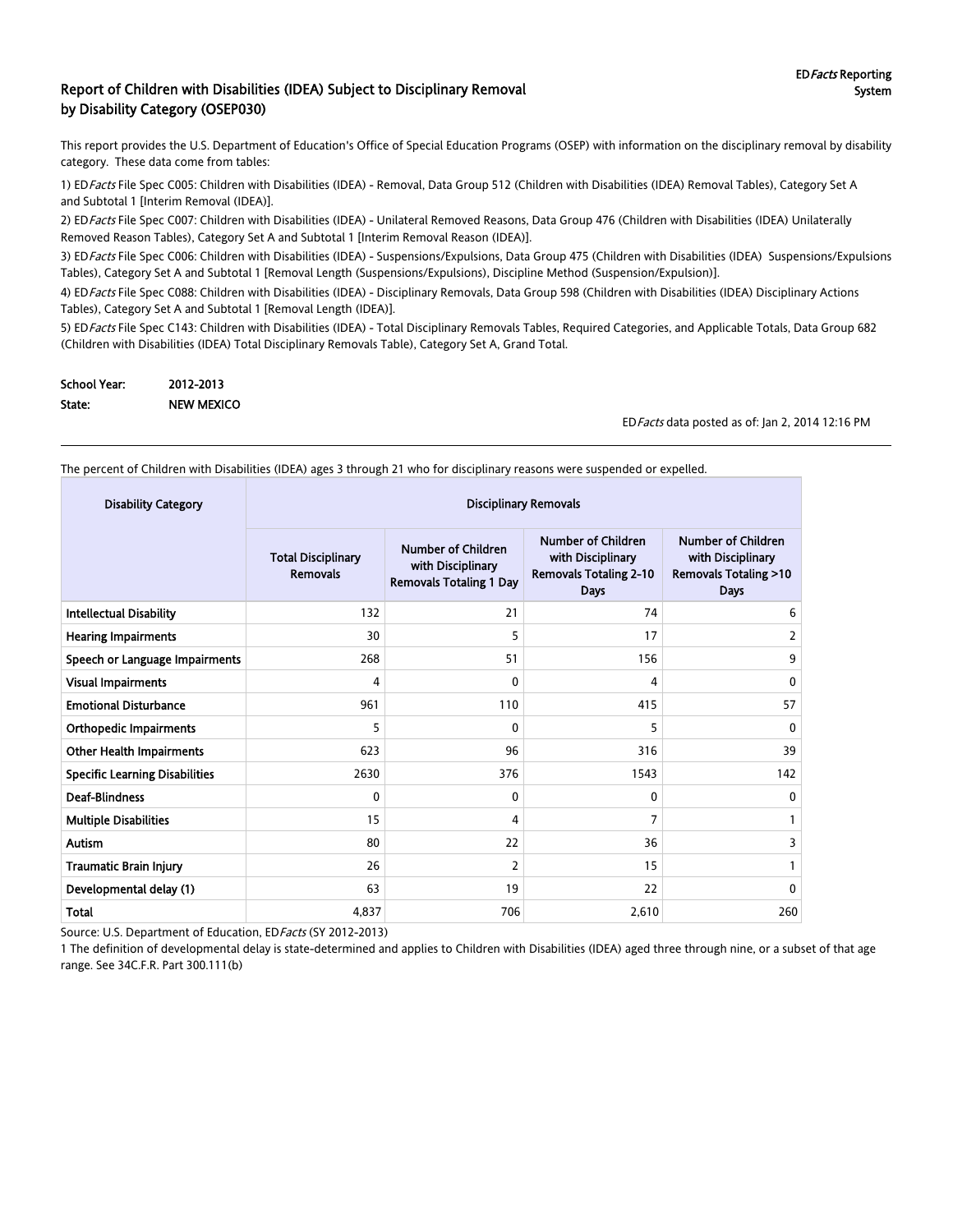This report provides the U.S. Department of Education's Office of Special Education Programs (OSEP) with information on the disciplinary removal by Racial Ethnic Categories. These data come from tables:

1) EDFacts File Spec C005: Children with Disabilities (IDEA) - Removal, Data Group 512 (Children with Disabilities (IDEA) Removal Tables), Category Set B and Subtotal 1 [Interim Removal (IDEA)].

2) ED Facts File Spec C007: Children with Disabilities (IDEA) - Unilateral Removed Reasons, Data Group 476 (Children with Disabilities (IDEA) Unilaterally Removed Reason Tables), Category Set B and Subtotal 1 [Interim Removal Reason (IDEA)].

3) ED Facts File Spec C006: Children with Disabilities (IDEA) - Suspensions/Expulsions, Data Group 475 (Children with Disabilities (IDEA) Suspensions/Expulsions Tables), Category Set B and Subtotal 1 [Removal Length (Suspensions/Expulsions), Discipline Method (Suspension/Expulsion)].

4) ED Facts File Spec C088: Children with Disabilities (IDEA) - Disciplinary Removals, Data Group 598 (Children with Disabilities (IDEA) Disciplinary Actions Tables), Category Set B and Subtotal 1 [Removal Length (IDEA)].

5) ED Facts File Spec C143: Children with Disabilities (IDEA) - Total Disciplinary Removals Tables, Required Categories, and Applicable Totals, Data Group 682 (Children with Disabilities (IDEA) Total Disciplinary Removals Table), Category Set B, Grand Total.

| <b>School Year:</b> | 2012-2013         |
|---------------------|-------------------|
| State:              | <b>NEW MEXICO</b> |

ED Facts data posted as of: Jan 2, 2014 12:19:47 PM

| <b>Racial Ethnic Categories</b>              | Unilateral Removals to an Interim Alternative Educational Setting by School Personnel |                                        |                                          |                                                        | Removals to an Interim<br><b>Alternative Educational</b><br>Setting Based on a Hearing<br><b>Officer Determination</b><br>Regarding Likely Injury |
|----------------------------------------------|---------------------------------------------------------------------------------------|----------------------------------------|------------------------------------------|--------------------------------------------------------|---------------------------------------------------------------------------------------------------------------------------------------------------|
|                                              | <b>Number of Children</b>                                                             | <b>Number of Removals</b><br>for Drugs | <b>Number of Removals</b><br>for Weapons | <b>Number of Removals</b><br>for Serious Bodily Injury | <b>Number of Children</b>                                                                                                                         |
| Hispanic/Latino                              | 7                                                                                     |                                        |                                          | $\Omega$                                               |                                                                                                                                                   |
| American Indian or Alaska<br><b>Native</b>   |                                                                                       |                                        |                                          | 0                                                      |                                                                                                                                                   |
| Asian                                        | 0                                                                                     | 0                                      | 0                                        | 0                                                      | 0                                                                                                                                                 |
| <b>Black or African American</b>             |                                                                                       |                                        | 0                                        | 0                                                      | 0                                                                                                                                                 |
| Native Hawaiian or Other Pacific<br>Islander | 0                                                                                     | 0                                      | 0                                        | 0                                                      | 0                                                                                                                                                 |
| White                                        | 4                                                                                     |                                        | 3                                        | $\mathbf{0}$                                           | 0                                                                                                                                                 |
| <b>Two or More Races</b>                     | 0                                                                                     | 0                                      | 0                                        | 0                                                      | 0                                                                                                                                                 |
| Total                                        | 15                                                                                    | 11                                     | 5                                        |                                                        | 0                                                                                                                                                 |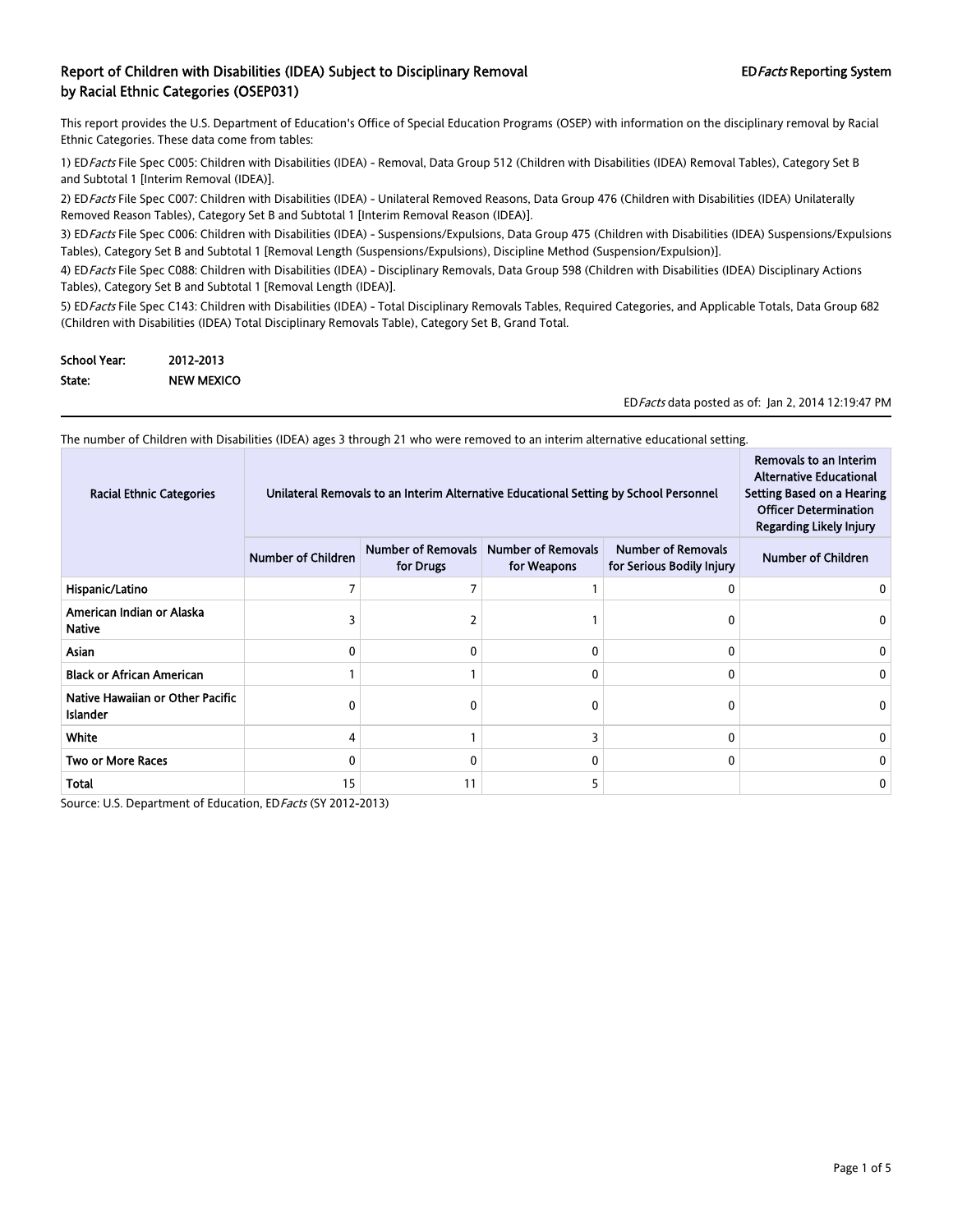This report provides the U.S. Department of Education's Office of Special Education Programs (OSEP) with information on the disciplinary removal by Racial Ethnic Categories. These data come from tables:

1) EDFacts File Spec C005: Children with Disabilities (IDEA) - Removal, Data Group 512 (Children with Disabilities (IDEA) Removal Tables), Category Set B and Subtotal 1 [Interim Removal (IDEA)].

2) ED Facts File Spec C007: Children with Disabilities (IDEA) - Unilateral Removed Reasons, Data Group 476 (Children with Disabilities (IDEA) Unilaterally Removed Reason Tables), Category Set B and Subtotal 1 [Interim Removal Reason (IDEA)].

3) ED Facts File Spec C006: Children with Disabilities (IDEA) - Suspensions/Expulsions, Data Group 475 (Children with Disabilities (IDEA) Suspensions/Expulsions Tables), Category Set B and Subtotal 1 [Removal Length (Suspensions/Expulsions), Discipline Method (Suspension/Expulsion)].

4) ED Facts File Spec C088: Children with Disabilities (IDEA) - Disciplinary Removals, Data Group 598 (Children with Disabilities (IDEA) Disciplinary Actions Tables), Category Set B and Subtotal 1 [Removal Length (IDEA)].

5) ED Facts File Spec C143: Children with Disabilities (IDEA) - Total Disciplinary Removals Tables, Required Categories, and Applicable Totals, Data Group 682 (Children with Disabilities (IDEA) Total Disciplinary Removals Table), Category Set B, Grand Total.

| <b>School Year:</b> | 2012-2013         |
|---------------------|-------------------|
| State:              | <b>NEW MEXICO</b> |

EDFacts data posted as of: Jan 2, 2014 12:19:47 PM

The percentage of Children with Disabilities (IDEA) ages 3 through 21 who were removed to an interim alternative educational setting.

| <b>Racial Ethnic Categories</b>                     | Unilateral Removals to an Interim Alternative Educational Setting by School Personnel | Removals to an Interim<br><b>Alternative Educational</b><br>Setting Based on a Hearing<br><b>Officer Determination</b><br><b>Regarding Likely Injury</b> |         |  |  |
|-----------------------------------------------------|---------------------------------------------------------------------------------------|----------------------------------------------------------------------------------------------------------------------------------------------------------|---------|--|--|
|                                                     | <b>Number of Children</b><br>(Percent)                                                | <b>Number of Children</b><br>(Percent)                                                                                                                   |         |  |  |
| Hispanic/Latino                                     | 46.67%                                                                                | 63.64%                                                                                                                                                   | 20.00%  |  |  |
| American Indian or Alaska<br><b>Native</b>          | 20.00%                                                                                | 18.18%                                                                                                                                                   | 20.00%  |  |  |
| Asian                                               | 0.00%                                                                                 | 0.00%                                                                                                                                                    | 0.00%   |  |  |
| <b>Black or African American</b>                    | 6.67%                                                                                 | 9.09%                                                                                                                                                    | 0.00%   |  |  |
| Native Hawaiian or Other Pacific<br><b>Islander</b> | 0.00%                                                                                 | 0.00%                                                                                                                                                    | 0.00%   |  |  |
| White                                               | 26.67%                                                                                | 9.09%                                                                                                                                                    | 60.00%  |  |  |
| <b>Two or More Races</b>                            | 0.00%                                                                                 | 0.00%                                                                                                                                                    | 0.00%   |  |  |
| Total                                               | 100.00%                                                                               | 100.00%                                                                                                                                                  | 100.00% |  |  |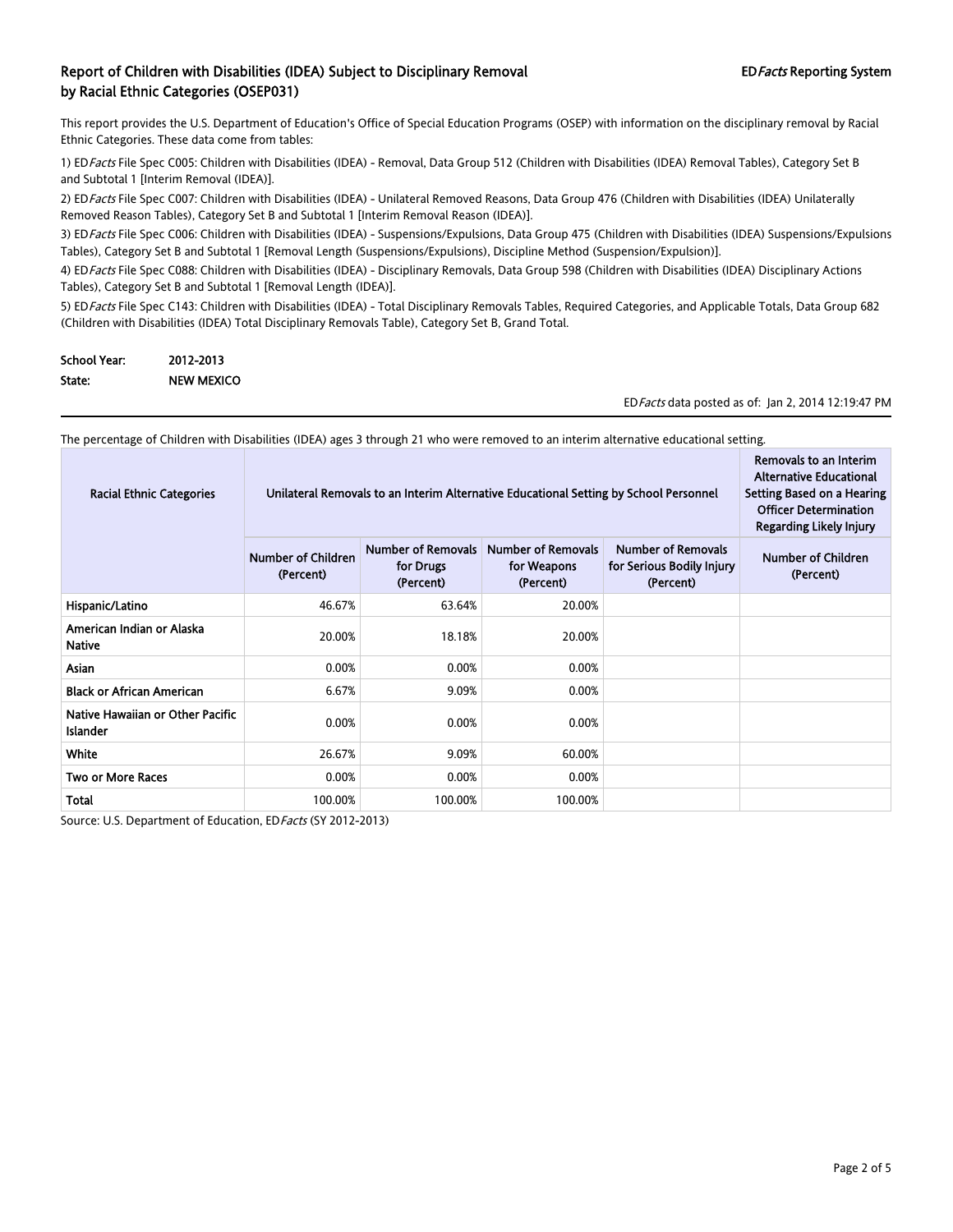This report provides the U.S. Department of Education's Office of Special Education Programs (OSEP) with information on the disciplinary removal by Racial Ethnic Categories. These data come from tables:

1) EDFacts File Spec C005: Children with Disabilities (IDEA) - Removal, Data Group 512 (Children with Disabilities (IDEA) Removal Tables), Category Set B and Subtotal 1 [Interim Removal (IDEA)].

2) ED Facts File Spec C007: Children with Disabilities (IDEA) - Unilateral Removed Reasons, Data Group 476 (Children with Disabilities (IDEA) Unilaterally Removed Reason Tables), Category Set B and Subtotal 1 [Interim Removal Reason (IDEA)].

3) ED Facts File Spec C006: Children with Disabilities (IDEA) - Suspensions/Expulsions, Data Group 475 (Children with Disabilities (IDEA) Suspensions/Expulsions Tables), Category Set B and Subtotal 1 [Removal Length (Suspensions/Expulsions), Discipline Method (Suspension/Expulsion)].

4) ED Facts File Spec C088: Children with Disabilities (IDEA) - Disciplinary Removals, Data Group 598 (Children with Disabilities (IDEA) Disciplinary Actions Tables), Category Set B and Subtotal 1 [Removal Length (IDEA)].

5) ED Facts File Spec C143: Children with Disabilities (IDEA) - Total Disciplinary Removals Tables, Required Categories, and Applicable Totals, Data Group 682 (Children with Disabilities (IDEA) Total Disciplinary Removals Table), Category Set B, Grand Total.

| <b>School Year:</b> | 2012-2013         |
|---------------------|-------------------|
| State:              | <b>NEW MEXICO</b> |

EDFacts data posted as of: Jan 2, 2014 12:19:47 PM

The number of Children with Disabilities (IDEA) ages 3 through 21 who for disciplinary reasons were suspended or expelled.

| <b>Racial Ethnic Categories</b>           | <b>Out-of-School Suspensions or Expulsions</b>               |                                                | <b>In-School Suspensions</b>                                 |                                         |
|-------------------------------------------|--------------------------------------------------------------|------------------------------------------------|--------------------------------------------------------------|-----------------------------------------|
|                                           | <b>Number of Children</b><br><b>Totaling 10 Days or Less</b> | <b>Number of Children</b><br>Totaling >10 Days | <b>Number of Children</b><br><b>Totaling 10 Days or Less</b> | Number of Children<br>Totaling >10 Days |
| Hispanic/Latino                           | 1,554                                                        | 155                                            | 503                                                          | 12                                      |
| American Indian or Alaska Native          | 363                                                          | 33                                             | 79                                                           | 4                                       |
| <b>Asian</b>                              | 12                                                           |                                                |                                                              | 0                                       |
| <b>Black or African American</b>          | 97                                                           | 9                                              | 40                                                           | $\mathbf{0}$                            |
| Native Hawaiian or Other Pacific Islander | 0                                                            | 0                                              |                                                              | 0                                       |
| White                                     | 457                                                          | 32                                             | 145                                                          |                                         |
| <b>Two or More Races</b>                  | 41                                                           |                                                | 15                                                           | 0                                       |
| <b>Total</b>                              | 2.524                                                        | 232                                            | 784                                                          | 21                                      |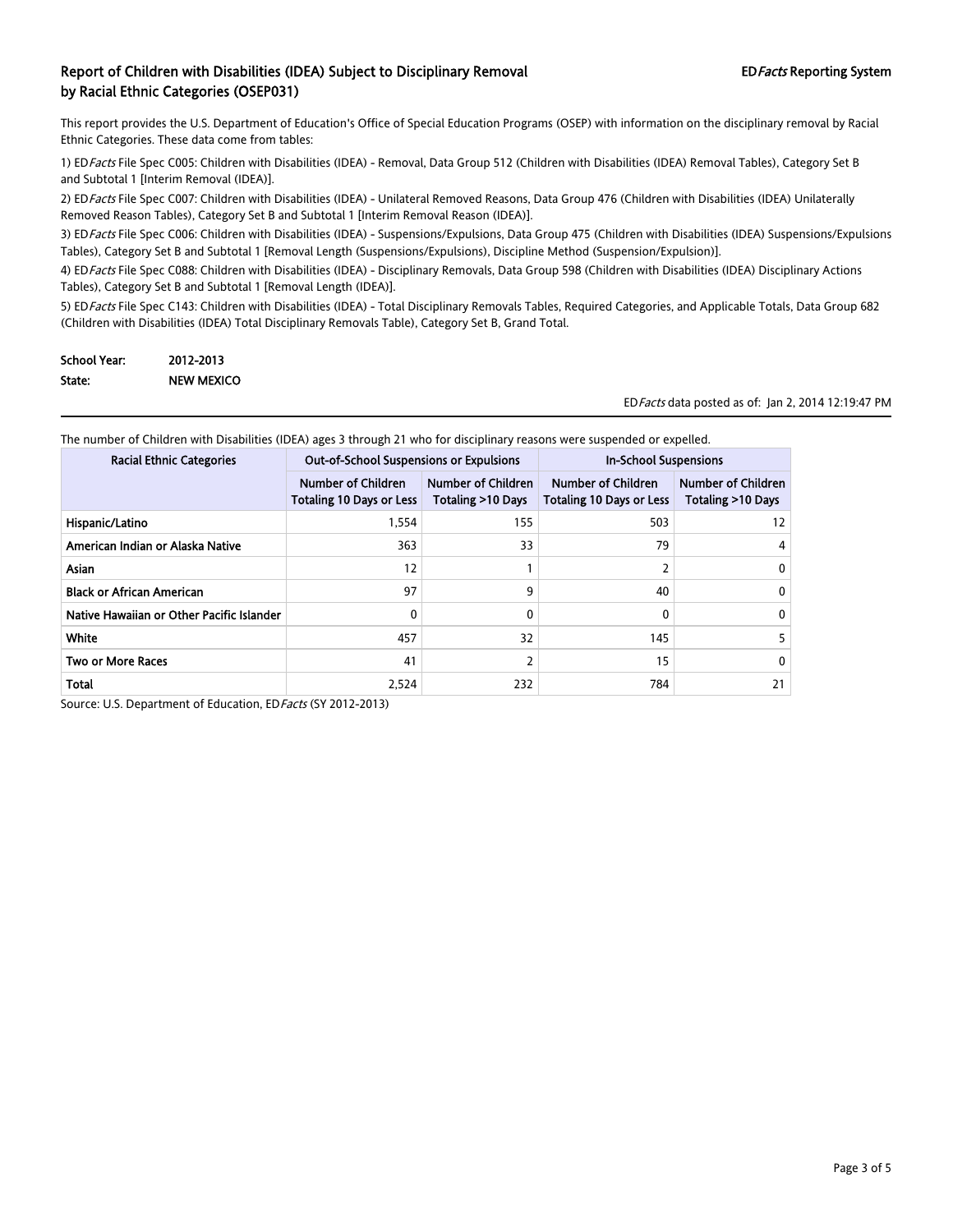This report provides the U.S. Department of Education's Office of Special Education Programs (OSEP) with information on the disciplinary removal by Racial Ethnic Categories. These data come from tables:

1) EDFacts File Spec C005: Children with Disabilities (IDEA) - Removal, Data Group 512 (Children with Disabilities (IDEA) Removal Tables), Category Set B and Subtotal 1 [Interim Removal (IDEA)].

2) ED Facts File Spec C007: Children with Disabilities (IDEA) - Unilateral Removed Reasons, Data Group 476 (Children with Disabilities (IDEA) Unilaterally Removed Reason Tables), Category Set B and Subtotal 1 [Interim Removal Reason (IDEA)].

3) ED Facts File Spec C006: Children with Disabilities (IDEA) - Suspensions/Expulsions, Data Group 475 (Children with Disabilities (IDEA) Suspensions/Expulsions Tables), Category Set B and Subtotal 1 [Removal Length (Suspensions/Expulsions), Discipline Method (Suspension/Expulsion)].

4) ED Facts File Spec C088: Children with Disabilities (IDEA) - Disciplinary Removals, Data Group 598 (Children with Disabilities (IDEA) Disciplinary Actions Tables), Category Set B and Subtotal 1 [Removal Length (IDEA)].

5) ED Facts File Spec C143: Children with Disabilities (IDEA) - Total Disciplinary Removals Tables, Required Categories, and Applicable Totals, Data Group 682 (Children with Disabilities (IDEA) Total Disciplinary Removals Table), Category Set B, Grand Total.

| <b>School Year:</b> | 2012-2013         |
|---------------------|-------------------|
| State:              | <b>NEW MEXICO</b> |

EDFacts data posted as of: Jan 2, 2014 12:19:47 PM

| <b>Racial Ethnic Categories</b>           | <b>Out-of-School Suspensions or Expulsions</b>                            |                                                      | <b>In-School Suspensions</b>                                       |                                                      |  |
|-------------------------------------------|---------------------------------------------------------------------------|------------------------------------------------------|--------------------------------------------------------------------|------------------------------------------------------|--|
|                                           | <b>Number of Children</b><br><b>Totaling 10 Days or Less</b><br>(Percent) | Number of Children<br>Totaling >10 Days<br>(Percent) | Number of Children<br><b>Totaling 10 Days or Less</b><br>(Percent) | Number of Children<br>Totaling >10 Days<br>(Percent) |  |
| Hispanic/Latino                           | 61.57%                                                                    | 66.81%                                               | 64.16%                                                             | 57.14%                                               |  |
| American Indian or Alaska Native          | 14.38%                                                                    | 14.22%                                               | 10.08%                                                             | 19.05%                                               |  |
| Asian                                     | 0.48%                                                                     | 0.43%                                                | 0.26%                                                              | 0.00%                                                |  |
| <b>Black or African American</b>          | 3.84%                                                                     | 3.88%                                                | 5.10%                                                              | 0.00%                                                |  |
| Native Hawaiian or Other Pacific Islander | 0.00%                                                                     | 0.00%                                                | 0.00%                                                              | 0.00%                                                |  |
| White                                     | 18.11%                                                                    | 13.79%                                               | 18.49%                                                             | 23.81%                                               |  |
| <b>Two or More Races</b>                  | 1.62%                                                                     | 0.86%                                                | 1.91%                                                              | 0.00%                                                |  |
| Total                                     | 100.00%                                                                   | 100.00%                                              | 100.00%                                                            | 100.00%                                              |  |

The percent of Children with Disabilities (IDEA) ages 3 through 21 who for disciplinary reasons were suspended or expelled.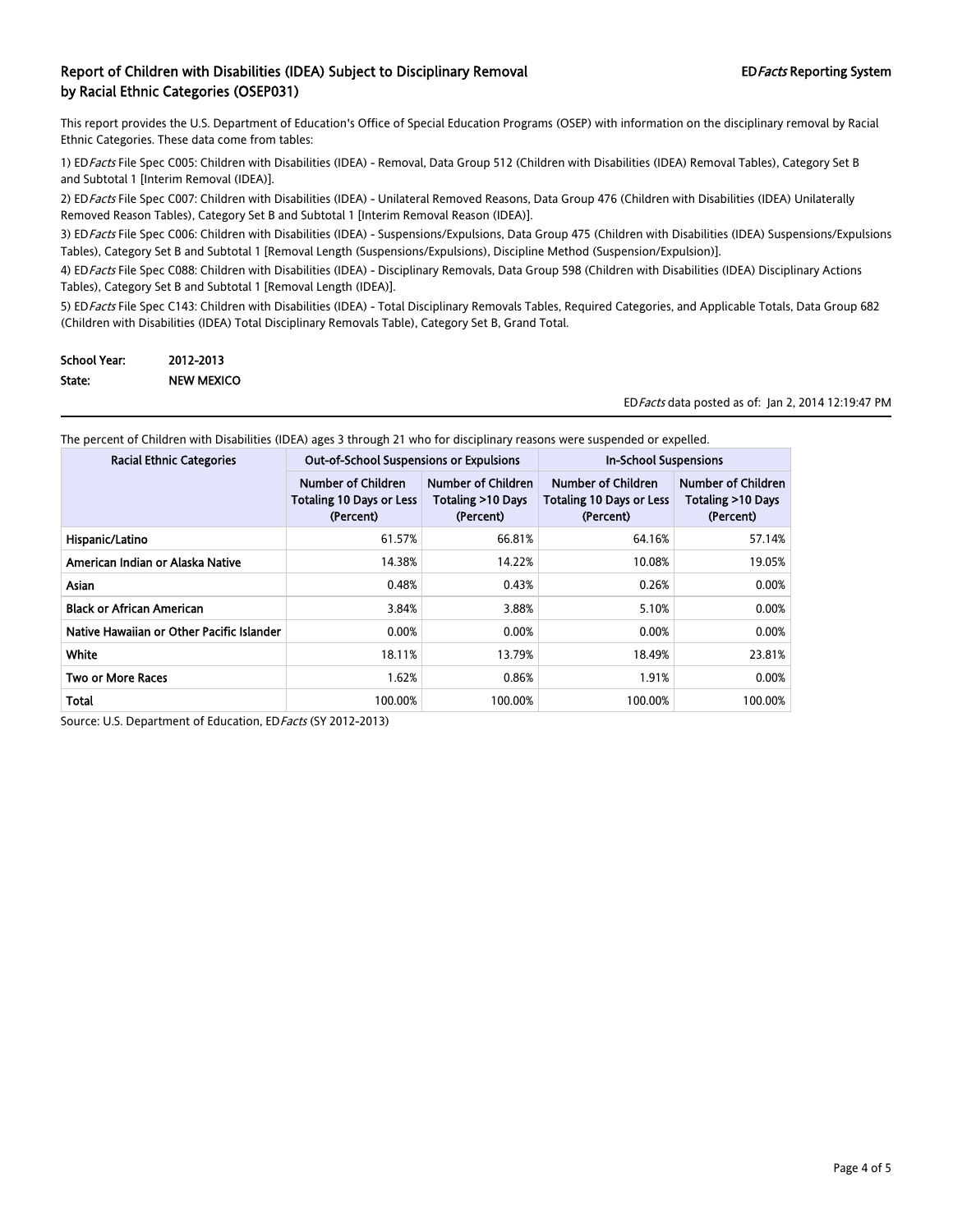This report provides the U.S. Department of Education's Office of Special Education Programs (OSEP) with information on the disciplinary removal by Racial Ethnic Categories. These data come from tables:

1) EDFacts File Spec C005: Children with Disabilities (IDEA) - Removal, Data Group 512 (Children with Disabilities (IDEA) Removal Tables), Category Set B and Subtotal 1 [Interim Removal (IDEA)].

2) ED Facts File Spec C007: Children with Disabilities (IDEA) - Unilateral Removed Reasons, Data Group 476 (Children with Disabilities (IDEA) Unilaterally Removed Reason Tables), Category Set B and Subtotal 1 [Interim Removal Reason (IDEA)].

3) ED Facts File Spec C006: Children with Disabilities (IDEA) - Suspensions/Expulsions, Data Group 475 (Children with Disabilities (IDEA) Suspensions/Expulsions Tables), Category Set B and Subtotal 1 [Removal Length (Suspensions/Expulsions), Discipline Method (Suspension/Expulsion)].

4) ED Facts File Spec C088: Children with Disabilities (IDEA) - Disciplinary Removals, Data Group 598 (Children with Disabilities (IDEA) Disciplinary Actions Tables), Category Set B and Subtotal 1 [Removal Length (IDEA)].

5) ED Facts File Spec C143: Children with Disabilities (IDEA) - Total Disciplinary Removals Tables, Required Categories, and Applicable Totals, Data Group 682 (Children with Disabilities (IDEA) Total Disciplinary Removals Table), Category Set B, Grand Total.

| <b>School Year:</b> | 2012-2013         |
|---------------------|-------------------|
| State:              | <b>NEW MEXICO</b> |

EDFacts data posted as of: Jan 2, 2014 12:19:47 PM

The number of Children with Disabilities (IDEA) ages 3 through 21 who for disciplinary reasons were removed by length of removal.

| <b>Racial Ethnic Categories</b>           | <b>Disciplinary Removals</b>       |                                                                           |                                                                                      |                                                                       |
|-------------------------------------------|------------------------------------|---------------------------------------------------------------------------|--------------------------------------------------------------------------------------|-----------------------------------------------------------------------|
|                                           | <b>Total Disciplinary Removals</b> | Number of Children<br>with Disciplinary Removals<br><b>Totaling 1 Day</b> | <b>Number of Children</b><br>with Disciplinary Removals<br><b>Totaling 2-10 Days</b> | Number of Children<br>with Disciplinary Removals<br>Totaling >10 Days |
| Hispanic/Latino                           | 3,035                              | 433                                                                       | 1,628                                                                                | 170                                                                   |
| American Indian or Alaska Native          | 644                                | 93                                                                        | 350                                                                                  | 39                                                                    |
| <b>Asian</b>                              | 25                                 |                                                                           | 11                                                                                   |                                                                       |
| <b>Black or African American</b>          | 218                                | 26                                                                        | 112                                                                                  | 9.                                                                    |
| Native Hawaiian or Other Pacific Islander | 0                                  | 0                                                                         | 0                                                                                    | 0                                                                     |
| White                                     | 837                                | 136                                                                       | 468                                                                                  | 39                                                                    |
| <b>Two or More Races</b>                  | 78                                 | 15                                                                        | 41                                                                                   |                                                                       |
| Total                                     | 4,837                              | 706                                                                       | 2,610                                                                                | 260                                                                   |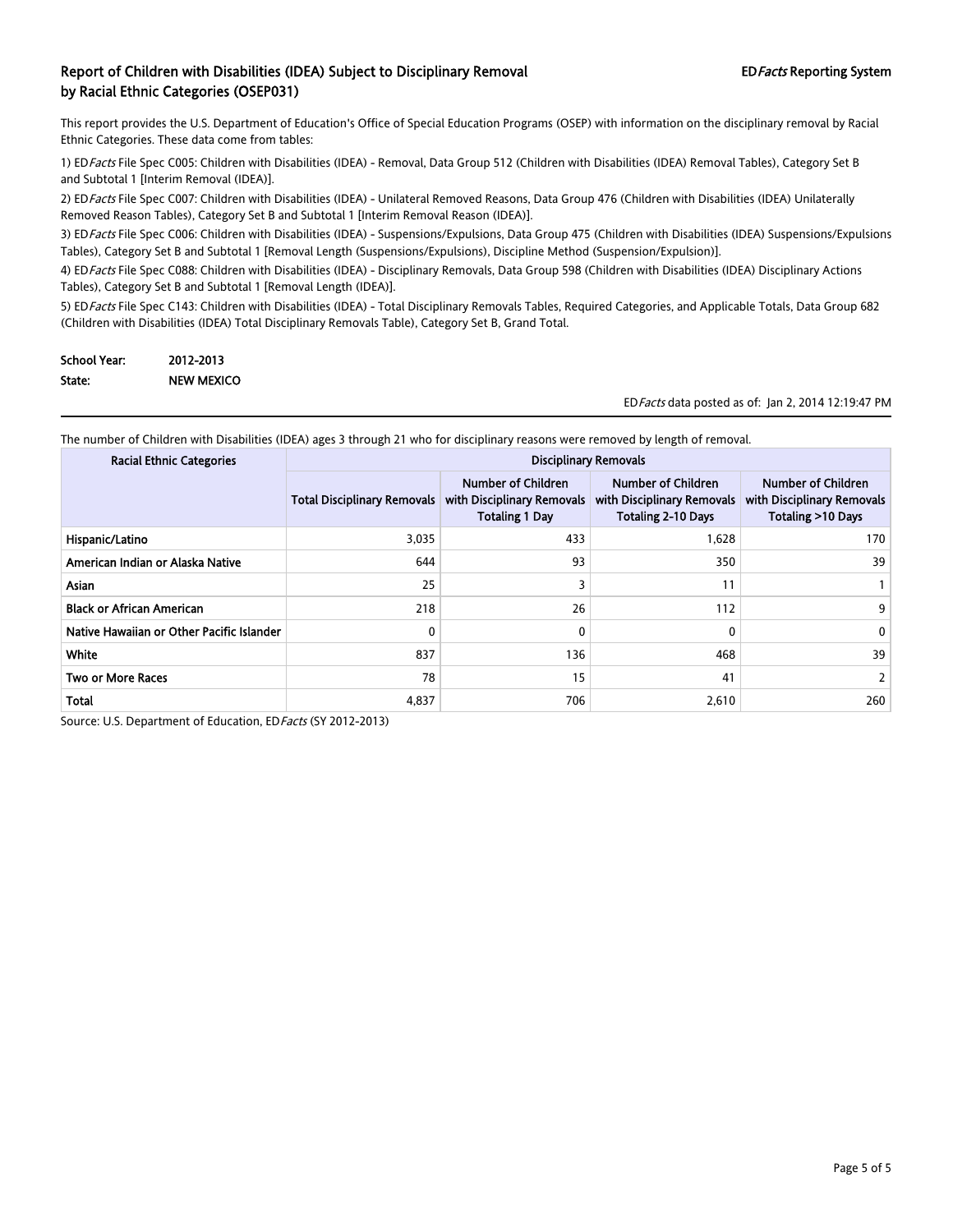This report provides the U.S. Department of Education's Office of Special Education Programs (OSEP) with information on the disciplinary removal by sex. These data come from tables:

1) ED Facts File Spec C005: Children with Disabilities (IDEA) - Removal, Data Group 512 (Children with Disabilities (IDEA) Removal Tables), Category Set C and Subtotal 1 [Interim Removal (IDEA)].

2) ED Facts File Spec C007: Children with Disabilities (IDEA) - Unilateral Removed Reasons, Data Group 476 (Children with Disabilities (IDEA) Unilaterally Removed Reason Tables), Category Set C and Subtotal 1 [Interim Removal Reason (IDEA)].

3) ED Facts File Spec C006: Children with Disabilities (IDEA) - Suspensions/Expulsions, Data Group 475 (Children with Disabilities (IDEA) Suspensions/Expulsions Tables), Category Set C and Subtotal 1 [Removal Length (Suspensions/Expulsions), Discipline Method (Suspension/Expulsion)]. 4) ED Facts File Spec C088: Children with Disabilities (IDEA) - Disciplinary Removals, Data Group 598 (Children with Disabilities (IDEA) Disciplinary Actions Tables), Category Set C and Subtotal 1 [Removal Length (IDEA)].

5) ED Facts File Spec C143: Children with Disabilities (IDEA) - Total Disciplinary Removals Tables, Required Categories, and Applicable Totals, Data Group 682 (Children with Disabilities (IDEA) Total Disciplinary Removals Table), Category Set C, Grand Total.

| <b>School Year:</b> | 2012-2013         |
|---------------------|-------------------|
| State:              | <b>NEW MEXICO</b> |

EDFacts data posted as of: Jan 2, 2014 12:20:53 PM

The number of Children with Disabilities (IDEA) ages 3 through 21 who were removed to an interim alternative educational setting.

| <b>Sex</b> | Unilateral Removals to an Interim Alternative Educational Setting by School Personnel | Removals to an Interim<br><b>Alternative Educational</b><br>Setting Based on a Hearing<br><b>Officer Determination</b><br><b>Regarding Likely Injury</b> |  |  |
|------------|---------------------------------------------------------------------------------------|----------------------------------------------------------------------------------------------------------------------------------------------------------|--|--|
|            | <b>Number of Children</b>                                                             | <b>Number of Children</b>                                                                                                                                |  |  |
| Male       | 12                                                                                    | 8                                                                                                                                                        |  |  |
| Female     |                                                                                       |                                                                                                                                                          |  |  |
| Total      | 15                                                                                    | 11                                                                                                                                                       |  |  |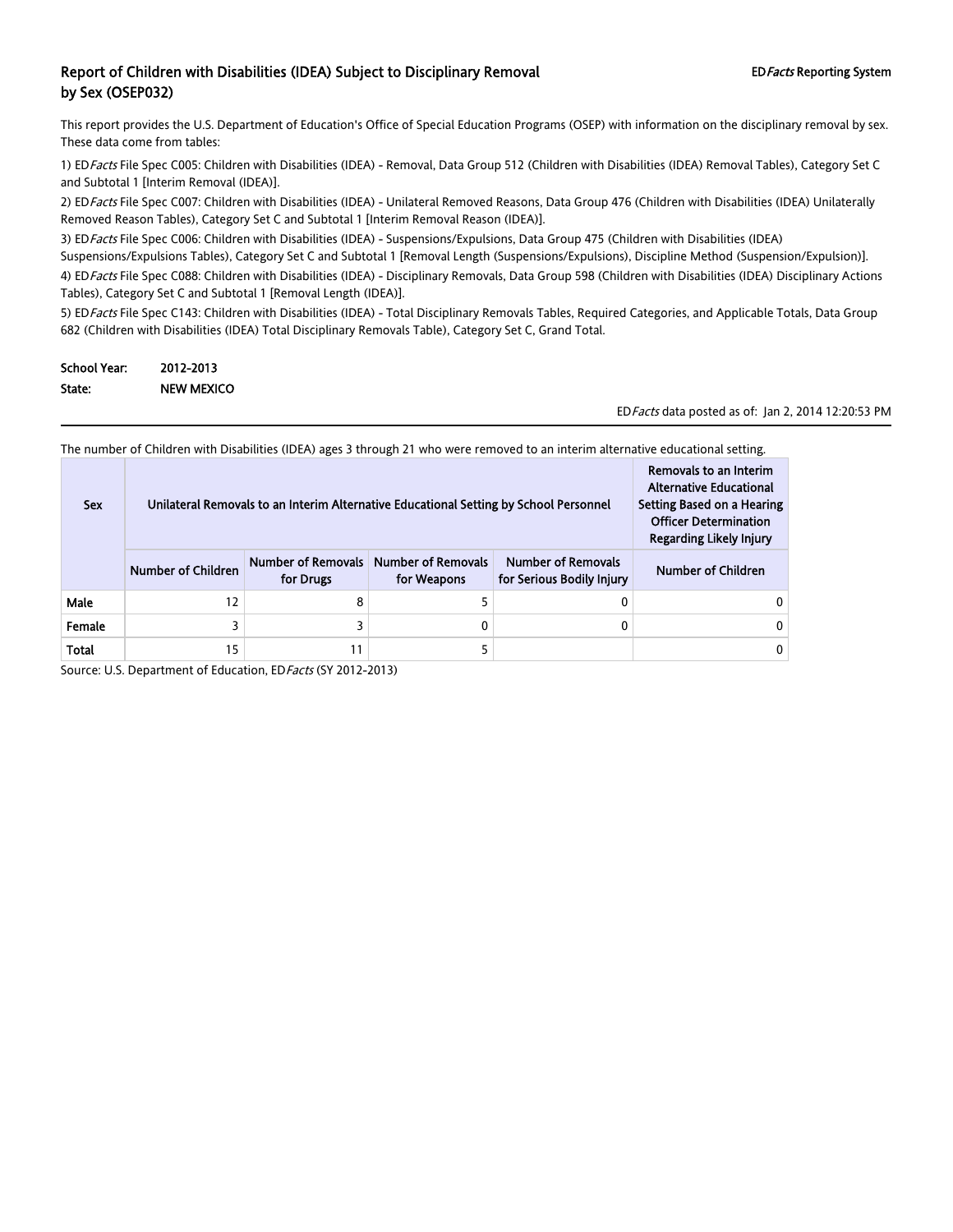This report provides the U.S. Department of Education's Office of Special Education Programs (OSEP) with information on the disciplinary removal by sex. These data come from tables:

1) ED Facts File Spec C005: Children with Disabilities (IDEA) - Removal, Data Group 512 (Children with Disabilities (IDEA) Removal Tables), Category Set C and Subtotal 1 [Interim Removal (IDEA)].

2) ED Facts File Spec C007: Children with Disabilities (IDEA) - Unilateral Removed Reasons, Data Group 476 (Children with Disabilities (IDEA) Unilaterally Removed Reason Tables), Category Set C and Subtotal 1 [Interim Removal Reason (IDEA)].

3) ED Facts File Spec C006: Children with Disabilities (IDEA) - Suspensions/Expulsions, Data Group 475 (Children with Disabilities (IDEA) Suspensions/Expulsions Tables), Category Set C and Subtotal 1 [Removal Length (Suspensions/Expulsions), Discipline Method (Suspension/Expulsion)]. 4) ED Facts File Spec C088: Children with Disabilities (IDEA) - Disciplinary Removals, Data Group 598 (Children with Disabilities (IDEA) Disciplinary Actions Tables), Category Set C and Subtotal 1 [Removal Length (IDEA)].

5) ED Facts File Spec C143: Children with Disabilities (IDEA) - Total Disciplinary Removals Tables, Required Categories, and Applicable Totals, Data Group 682 (Children with Disabilities (IDEA) Total Disciplinary Removals Table), Category Set C, Grand Total.

| <b>School Year:</b> | 2012-2013         |
|---------------------|-------------------|
| State:              | <b>NEW MEXICO</b> |

EDFacts data posted as of: Jan 2, 2014 12:20:53 PM

The percentage of Children with Disabilities (IDEA) ages 3 through 21 who were removed to an interim alternative educational setting.

| <b>Sex</b>   | Unilateral Removals to an Interim Alternative Educational Setting by School Personnel | Removals to an Interim<br><b>Alternative Educational</b><br>Setting Based on a Hearing<br><b>Officer Determination</b><br>Regarding Likely Injury |                                                       |                                                                     |                                 |
|--------------|---------------------------------------------------------------------------------------|---------------------------------------------------------------------------------------------------------------------------------------------------|-------------------------------------------------------|---------------------------------------------------------------------|---------------------------------|
|              | Number of Children<br>(Percent)                                                       | <b>Number of Removals</b><br>for Drugs<br>(Percent)                                                                                               | <b>Number of Removals</b><br>for Weapons<br>(Percent) | <b>Number of Removals</b><br>for Serious Bodily Injury<br>(Percent) | Number of Children<br>(Percent) |
| Male         | 80.00%                                                                                | 72.73%                                                                                                                                            | 100.00%                                               |                                                                     |                                 |
| Female       | 20.00%                                                                                | 27.27%                                                                                                                                            | 0.00%                                                 |                                                                     |                                 |
| <b>Total</b> | 100.00%                                                                               | 100.00%                                                                                                                                           | 100.00%                                               |                                                                     |                                 |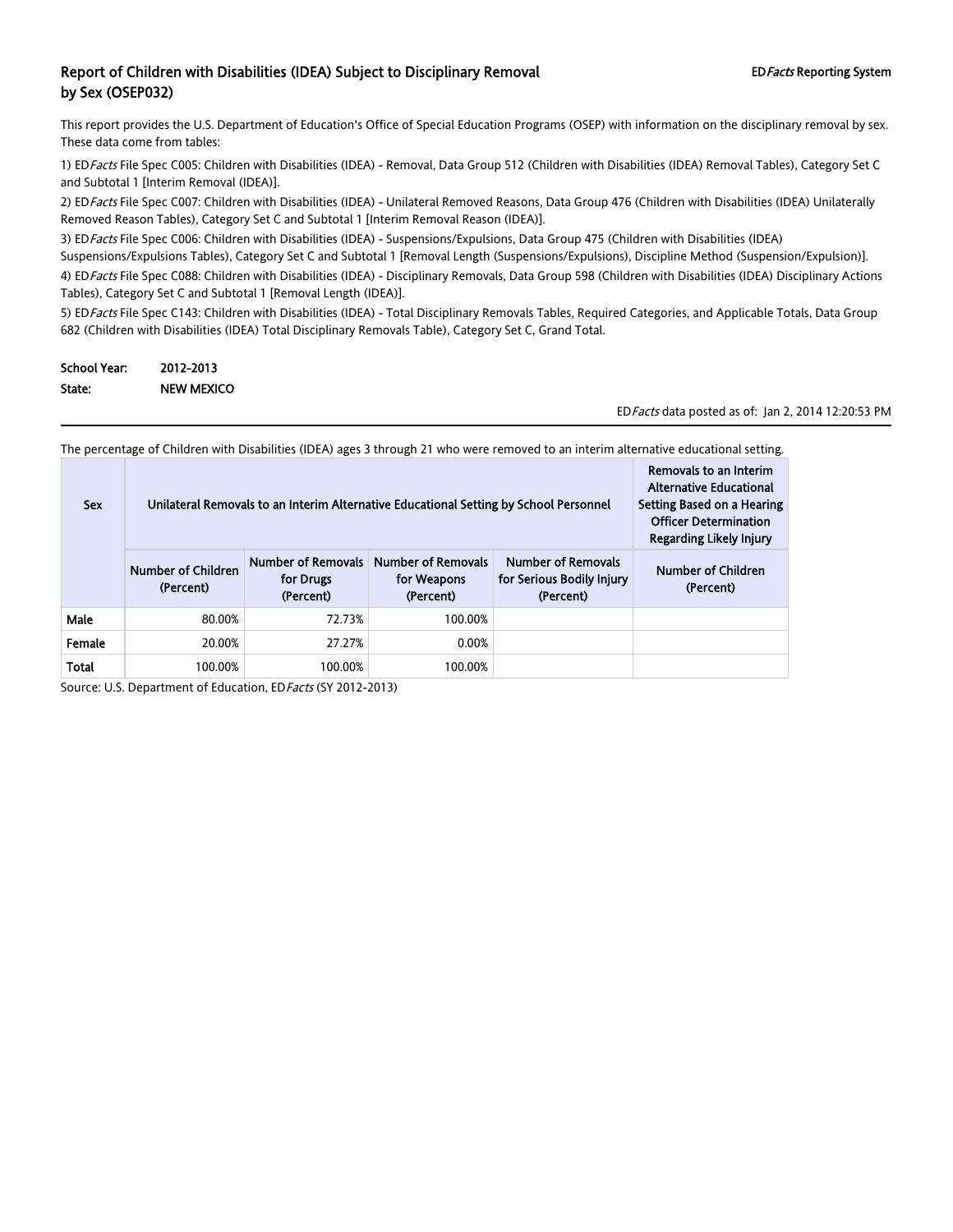This report provides the U.S. Department of Education's Office of Special Education Programs (OSEP) with information on the disciplinary removal by sex. These data come from tables:

1) ED Facts File Spec C005: Children with Disabilities (IDEA) - Removal, Data Group 512 (Children with Disabilities (IDEA) Removal Tables), Category Set C and Subtotal 1 [Interim Removal (IDEA)].

2) ED Facts File Spec C007: Children with Disabilities (IDEA) - Unilateral Removed Reasons, Data Group 476 (Children with Disabilities (IDEA) Unilaterally Removed Reason Tables), Category Set C and Subtotal 1 [Interim Removal Reason (IDEA)].

3) ED Facts File Spec C006: Children with Disabilities (IDEA) - Suspensions/Expulsions, Data Group 475 (Children with Disabilities (IDEA)

Suspensions/Expulsions Tables), Category Set C and Subtotal 1 [Removal Length (Suspensions/Expulsions), Discipline Method (Suspension/Expulsion)].

4) ED Facts File Spec C088: Children with Disabilities (IDEA) - Disciplinary Removals, Data Group 598 (Children with Disabilities (IDEA) Disciplinary Actions Tables), Category Set C and Subtotal 1 [Removal Length (IDEA)].

5) ED Facts File Spec C143: Children with Disabilities (IDEA) - Total Disciplinary Removals Tables, Required Categories, and Applicable Totals, Data Group 682 (Children with Disabilities (IDEA) Total Disciplinary Removals Table), Category Set C, Grand Total.

| <b>School Year:</b> | 2012-2013         |
|---------------------|-------------------|
| State:              | <b>NEW MEXICO</b> |

EDFacts data posted as of: Jan 2, 2014 12:20:53 PM

The number of Children with Disabilities (IDEA) ages 3 through 21 who for disciplinary reasons were suspended or expelled.

| <b>Sex</b> | <b>Out-of-School Suspensions or Expulsions</b><br>Number of Children<br>Number of Children<br><b>Totaling 10 Days or Less</b><br>Totaling >10 Days |     | <b>In-School Suspensions</b>                          |                                                   |  |
|------------|----------------------------------------------------------------------------------------------------------------------------------------------------|-----|-------------------------------------------------------|---------------------------------------------------|--|
|            |                                                                                                                                                    |     | Number of Children<br><b>Totaling 10 Days or Less</b> | Number of Children<br><b>Totaling &gt;10 Days</b> |  |
| Male       | 2.045                                                                                                                                              | 195 | 635                                                   | 20                                                |  |
| Female     | 479                                                                                                                                                | 37  | 149                                                   |                                                   |  |
| Total      | 2.524                                                                                                                                              | 232 | 784                                                   |                                                   |  |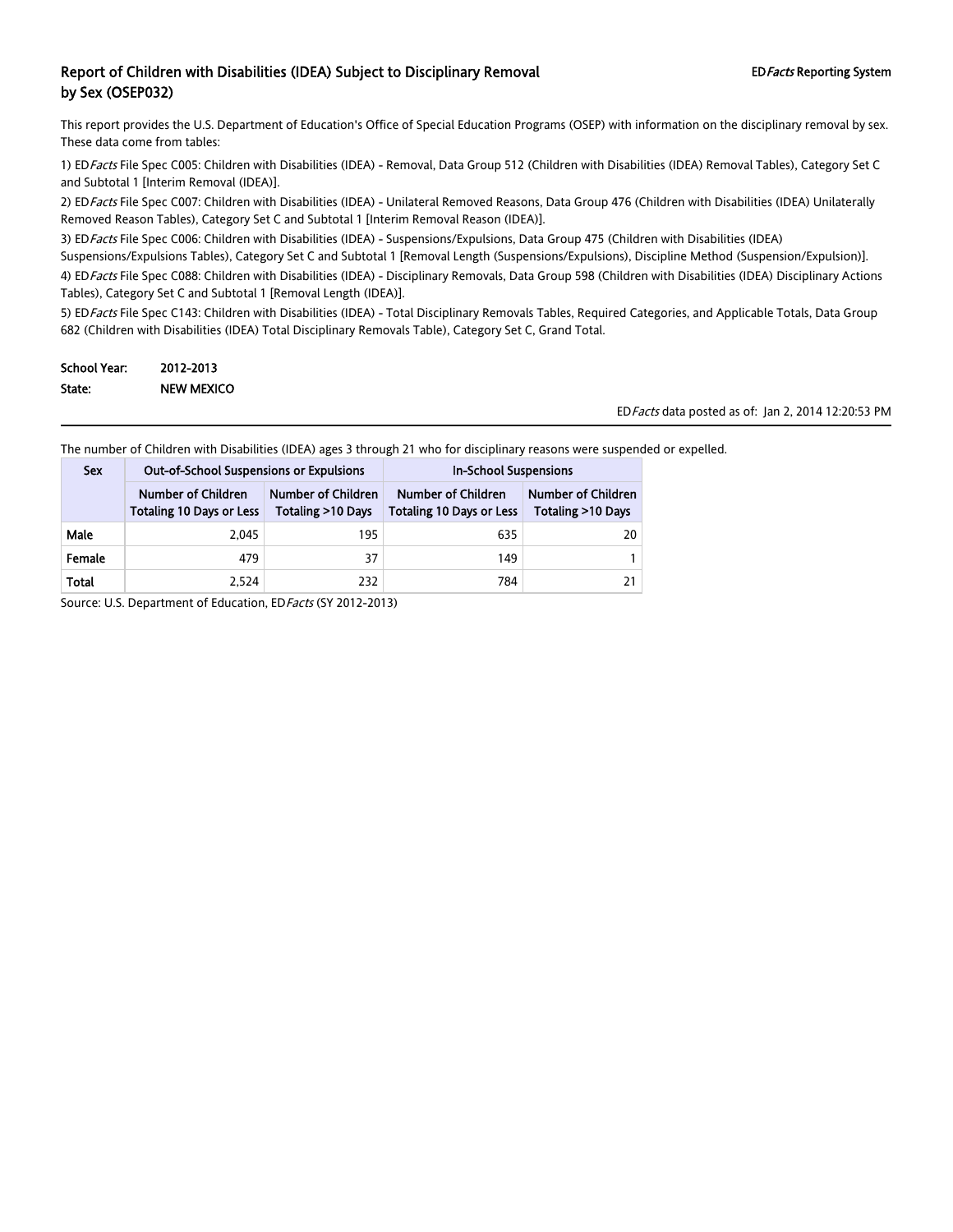This report provides the U.S. Department of Education's Office of Special Education Programs (OSEP) with information on the disciplinary removal by sex. These data come from tables:

1) ED Facts File Spec C005: Children with Disabilities (IDEA) - Removal, Data Group 512 (Children with Disabilities (IDEA) Removal Tables), Category Set C and Subtotal 1 [Interim Removal (IDEA)].

2) ED Facts File Spec C007: Children with Disabilities (IDEA) - Unilateral Removed Reasons, Data Group 476 (Children with Disabilities (IDEA) Unilaterally Removed Reason Tables), Category Set C and Subtotal 1 [Interim Removal Reason (IDEA)].

3) ED Facts File Spec C006: Children with Disabilities (IDEA) - Suspensions/Expulsions, Data Group 475 (Children with Disabilities (IDEA)

Suspensions/Expulsions Tables), Category Set C and Subtotal 1 [Removal Length (Suspensions/Expulsions), Discipline Method (Suspension/Expulsion)].

4) ED Facts File Spec C088: Children with Disabilities (IDEA) - Disciplinary Removals, Data Group 598 (Children with Disabilities (IDEA) Disciplinary Actions Tables), Category Set C and Subtotal 1 [Removal Length (IDEA)].

5) ED Facts File Spec C143: Children with Disabilities (IDEA) - Total Disciplinary Removals Tables, Required Categories, and Applicable Totals, Data Group 682 (Children with Disabilities (IDEA) Total Disciplinary Removals Table), Category Set C, Grand Total.

| School Year: | 2012-2013         |
|--------------|-------------------|
| State:       | <b>NEW MEXICO</b> |

EDFacts data posted as of: Jan 2, 2014 12:20:53 PM

The percent of Children with Disabilities (IDEA) ages 3 through 21 who for disciplinary reasons were suspended or expelled.

| <b>Sex</b> | <b>Out-of-School Suspensions or Expulsions</b>                     |                                                      | <b>In-School Suspensions</b>                                              |                                                             |  |
|------------|--------------------------------------------------------------------|------------------------------------------------------|---------------------------------------------------------------------------|-------------------------------------------------------------|--|
|            | Number of Children<br><b>Totaling 10 Days or Less</b><br>(Percent) | Number of Children<br>Totaling >10 Days<br>(Percent) | <b>Number of Children</b><br><b>Totaling 10 Days or Less</b><br>(Percent) | <b>Number of Children</b><br>Totaling >10 Days<br>(Percent) |  |
| Male       | 81.02%                                                             | 84.05%                                               | 80.99%                                                                    | 95.24%                                                      |  |
| Female     | 18.98%                                                             | 15.95%                                               | 19.01%                                                                    | 4.76%                                                       |  |
| Total      | 100.00%                                                            | 100.00%                                              | 100.00%                                                                   | 100.00%                                                     |  |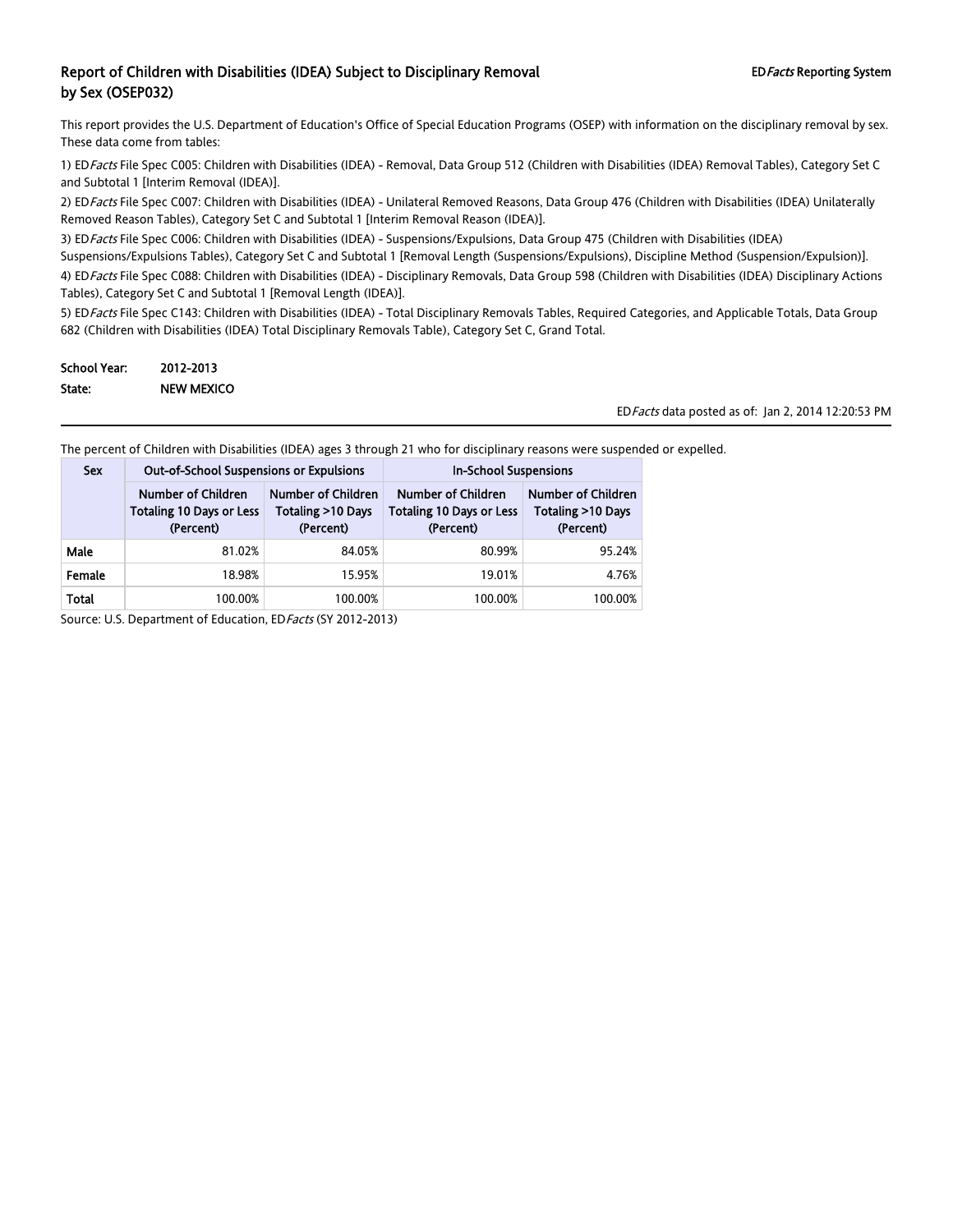This report provides the U.S. Department of Education's Office of Special Education Programs (OSEP) with information on the disciplinary removal by sex. These data come from tables:

1) ED Facts File Spec C005: Children with Disabilities (IDEA) - Removal, Data Group 512 (Children with Disabilities (IDEA) Removal Tables), Category Set C and Subtotal 1 [Interim Removal (IDEA)].

2) ED Facts File Spec C007: Children with Disabilities (IDEA) - Unilateral Removed Reasons, Data Group 476 (Children with Disabilities (IDEA) Unilaterally Removed Reason Tables), Category Set C and Subtotal 1 [Interim Removal Reason (IDEA)].

3) ED Facts File Spec C006: Children with Disabilities (IDEA) - Suspensions/Expulsions, Data Group 475 (Children with Disabilities (IDEA)

Suspensions/Expulsions Tables), Category Set C and Subtotal 1 [Removal Length (Suspensions/Expulsions), Discipline Method (Suspension/Expulsion)].

4) ED Facts File Spec C088: Children with Disabilities (IDEA) - Disciplinary Removals, Data Group 598 (Children with Disabilities (IDEA) Disciplinary Actions Tables), Category Set C and Subtotal 1 [Removal Length (IDEA)].

5) ED Facts File Spec C143: Children with Disabilities (IDEA) - Total Disciplinary Removals Tables, Required Categories, and Applicable Totals, Data Group 682 (Children with Disabilities (IDEA) Total Disciplinary Removals Table), Category Set C, Grand Total.

| <b>School Year:</b> | 2012-2013         |
|---------------------|-------------------|
| State:              | <b>NEW MEXICO</b> |

EDFacts data posted as of: Jan 2, 2014 12:20:53 PM

The number of Children with Disabilities (IDEA) ages 3 through 21 who for disciplinary reasons were removed by length of removal.

| <b>Sex</b> | <b>Disciplinary Removals</b>       |                                                                           |                                                                               |                                                                       |  |  |
|------------|------------------------------------|---------------------------------------------------------------------------|-------------------------------------------------------------------------------|-----------------------------------------------------------------------|--|--|
|            | <b>Total Disciplinary Removals</b> | Number of Children<br>with Disciplinary Removals<br><b>Totaling 1 Day</b> | Number of Children<br>with Disciplinary Removals<br><b>Totaling 2-10 Days</b> | Number of Children<br>with Disciplinary Removals<br>Totaling >10 Days |  |  |
| Male       | 3,993                              | 579                                                                       | 2.108                                                                         | 220                                                                   |  |  |
| Female     | 844                                | 127                                                                       | 502                                                                           | 40                                                                    |  |  |
| Total      | 4,837                              | 706                                                                       | 2,610                                                                         | 260                                                                   |  |  |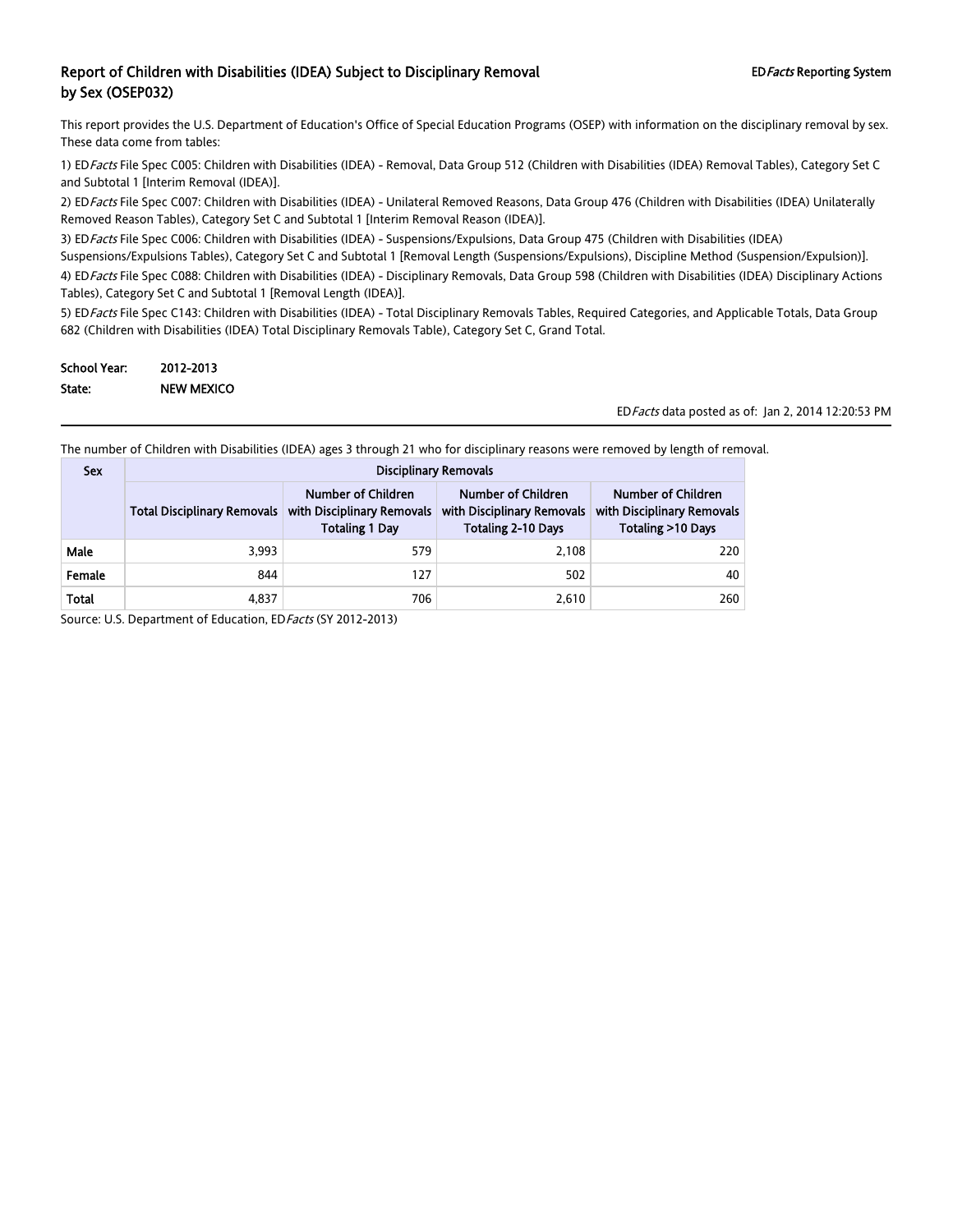This report provides the U.S. Department of Education's Office of Special Education Programs (OSEP) with information on the disciplinary removal by limited english proficiency status at the Local Education Agency (LEA) level. These data come from tables:

1) ED Facts File Spec C005: Children with Disabilities (IDEA) - Removal, Data Group 512 (Children with Disabilities (IDEA) Removal Tables), Category Set D and Subtotal 1 [Interim Removal (IDEA)].

2) ED Facts File Spec C007: Children with Disabilities (IDEA) - Unilateral Removed Reasons, Data Group 476 (Children with Disabilities (IDEA) Unilaterally Removed Reason Tables), Category Set D and Subtotal 1 [Interim Removal Reason (IDEA)].

3) ED Facts File Spec C006: Children with Disabilities (IDEA) - Suspensions/Expulsions, Data Group 475 (Children with Disabilities (IDEA) Suspensions/Expulsions Tables), Category Set D and Subtotal 1 [Removal Length (Suspensions/Expulsions), Discipline Method (Suspension/Expulsion)].

4) ED Facts File Spec C088: Children with Disabilities (IDEA) - Disciplinary Removals, Data Group 598 (Children with Disabilities (IDEA) Disciplinary Actions Tables), Category Set D and Subtotal 1 [Removal Length (IDEA)].

5) ED Facts File Spec C143: Children with Disabilities (IDEA) - Total Disciplinary Removals Tables, Required Categories, and Applicable Totals, Data Group 682 (Children with Disabilities (IDEA) Total Disciplinary Removals Table), Category Set D, Grand Total.

| <b>School Year:</b> | 2012-2013         |
|---------------------|-------------------|
| State:              | <b>NEW MEXICO</b> |

EDFacts data posted as of: Jan 2, 2014 12:18:38 PM

The number of Children with Disabilities (IDEA) ages 3 through 21 who were removed to an interim alternative educational setting.

| <b>Limited English Proficiency</b><br><b>Status</b> | Unilateral Removals to an Interim Alternative Educational Setting by School Personnel | Removals to an Interim<br><b>Alternative Educational</b><br>Setting Based on a Hearing<br><b>Officer Determination</b><br>Regarding Likely Injury |                                          |                                                        |                    |
|-----------------------------------------------------|---------------------------------------------------------------------------------------|---------------------------------------------------------------------------------------------------------------------------------------------------|------------------------------------------|--------------------------------------------------------|--------------------|
|                                                     | <b>Number of Children</b>                                                             | <b>Number of Removals</b><br>for Drugs                                                                                                            | <b>Number of Removals</b><br>for Weapons | <b>Number of Removals</b><br>for Serious Bodily Injury | Number of Children |
| Limited English proficient (LEP)<br><b>Student</b>  |                                                                                       |                                                                                                                                                   |                                          | 0                                                      |                    |
| Non-limited English proficient<br>(non-LEP) Student | 13                                                                                    | 9                                                                                                                                                 |                                          | 0                                                      | 0                  |
| <b>Total</b>                                        | 15                                                                                    | 11                                                                                                                                                |                                          |                                                        | 0                  |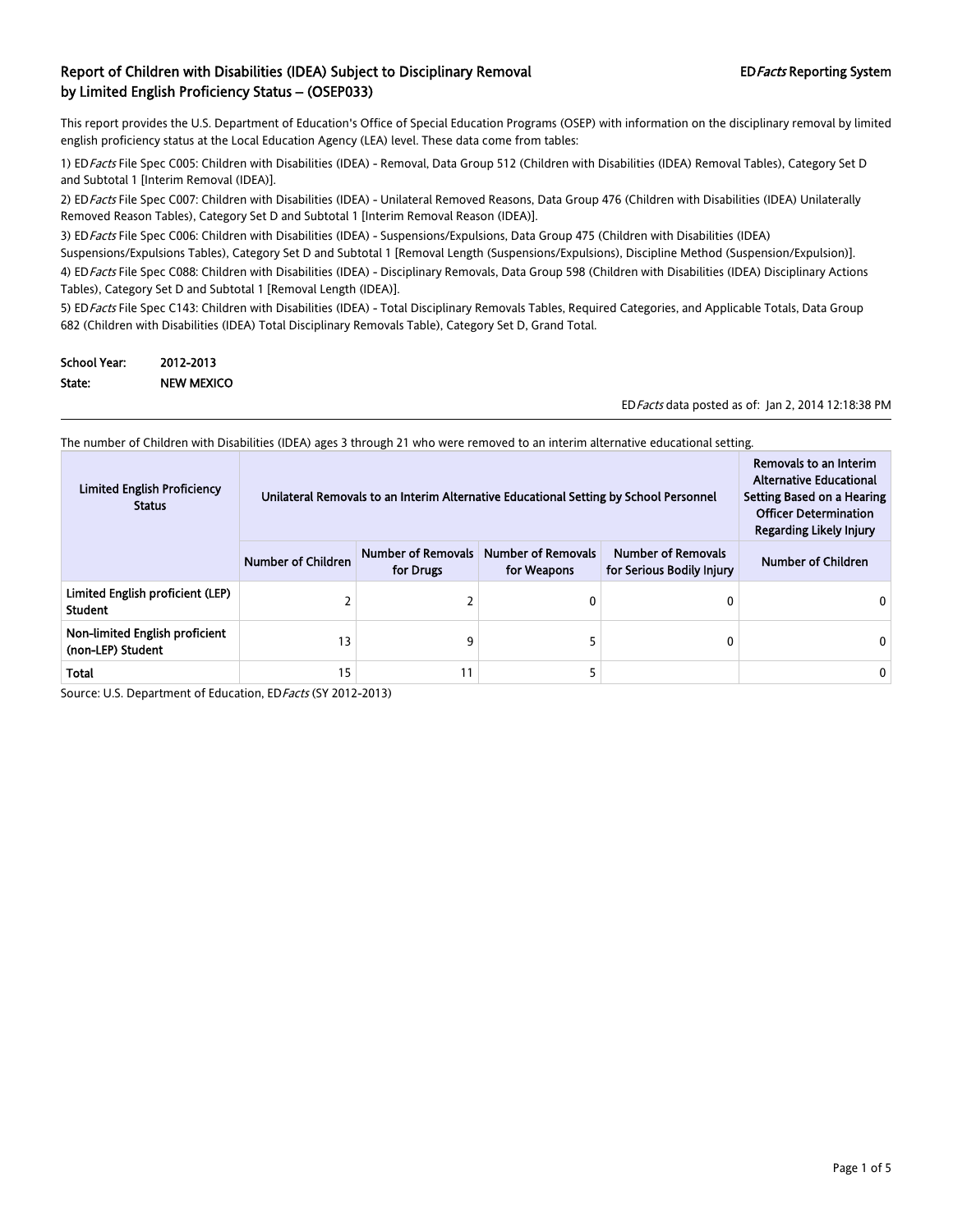This report provides the U.S. Department of Education's Office of Special Education Programs (OSEP) with information on the disciplinary removal by limited english proficiency status at the Local Education Agency (LEA) level. These data come from tables:

1) ED Facts File Spec C005: Children with Disabilities (IDEA) - Removal, Data Group 512 (Children with Disabilities (IDEA) Removal Tables), Category Set D and Subtotal 1 [Interim Removal (IDEA)].

2) ED Facts File Spec C007: Children with Disabilities (IDEA) - Unilateral Removed Reasons, Data Group 476 (Children with Disabilities (IDEA) Unilaterally Removed Reason Tables), Category Set D and Subtotal 1 [Interim Removal Reason (IDEA)].

3) ED Facts File Spec C006: Children with Disabilities (IDEA) - Suspensions/Expulsions, Data Group 475 (Children with Disabilities (IDEA) Suspensions/Expulsions Tables), Category Set D and Subtotal 1 [Removal Length (Suspensions/Expulsions), Discipline Method (Suspension/Expulsion)].

4) ED Facts File Spec C088: Children with Disabilities (IDEA) - Disciplinary Removals, Data Group 598 (Children with Disabilities (IDEA) Disciplinary Actions Tables), Category Set D and Subtotal 1 [Removal Length (IDEA)].

5) ED Facts File Spec C143: Children with Disabilities (IDEA) - Total Disciplinary Removals Tables, Required Categories, and Applicable Totals, Data Group 682 (Children with Disabilities (IDEA) Total Disciplinary Removals Table), Category Set D, Grand Total.

| <b>School Year:</b> | 2012-2013         |
|---------------------|-------------------|
| State:              | <b>NEW MEXICO</b> |

EDFacts data posted as of: Jan 2, 2014 12:18:38 PM

The percentage of Children with Disabilities (IDEA) ages 3 through 21 who were removed to an interim alternative educational setting.

| <b>Limited English Proficiency</b><br><b>Status</b> |                                 | Unilateral Removals to an Interim Alternative Educational Setting by School Personnel | Removals to an Interim<br><b>Alternative Educational</b><br>Setting Based on a Hearing<br><b>Officer Determination</b><br>Regarding Likely Injury |                                                                     |                                 |
|-----------------------------------------------------|---------------------------------|---------------------------------------------------------------------------------------|---------------------------------------------------------------------------------------------------------------------------------------------------|---------------------------------------------------------------------|---------------------------------|
|                                                     | Number of Children<br>(Percent) | Number of Removals<br>for Drugs<br>(Percent)                                          | <b>Number of Removals</b><br>for Weapons<br>(Percent)                                                                                             | <b>Number of Removals</b><br>for Serious Bodily Injury<br>(Percent) | Number of Children<br>(Percent) |
| Limited English proficient (LEP)<br>Student         | 13.33%                          | 18.18%                                                                                | 0.00%                                                                                                                                             |                                                                     |                                 |
| Non-limited English proficient<br>(non-LEP) Student | 86.67%                          | 81.82%                                                                                | 100.00%                                                                                                                                           |                                                                     |                                 |
| Total                                               | 100.00%                         | 100.00%                                                                               | 100.00%                                                                                                                                           |                                                                     |                                 |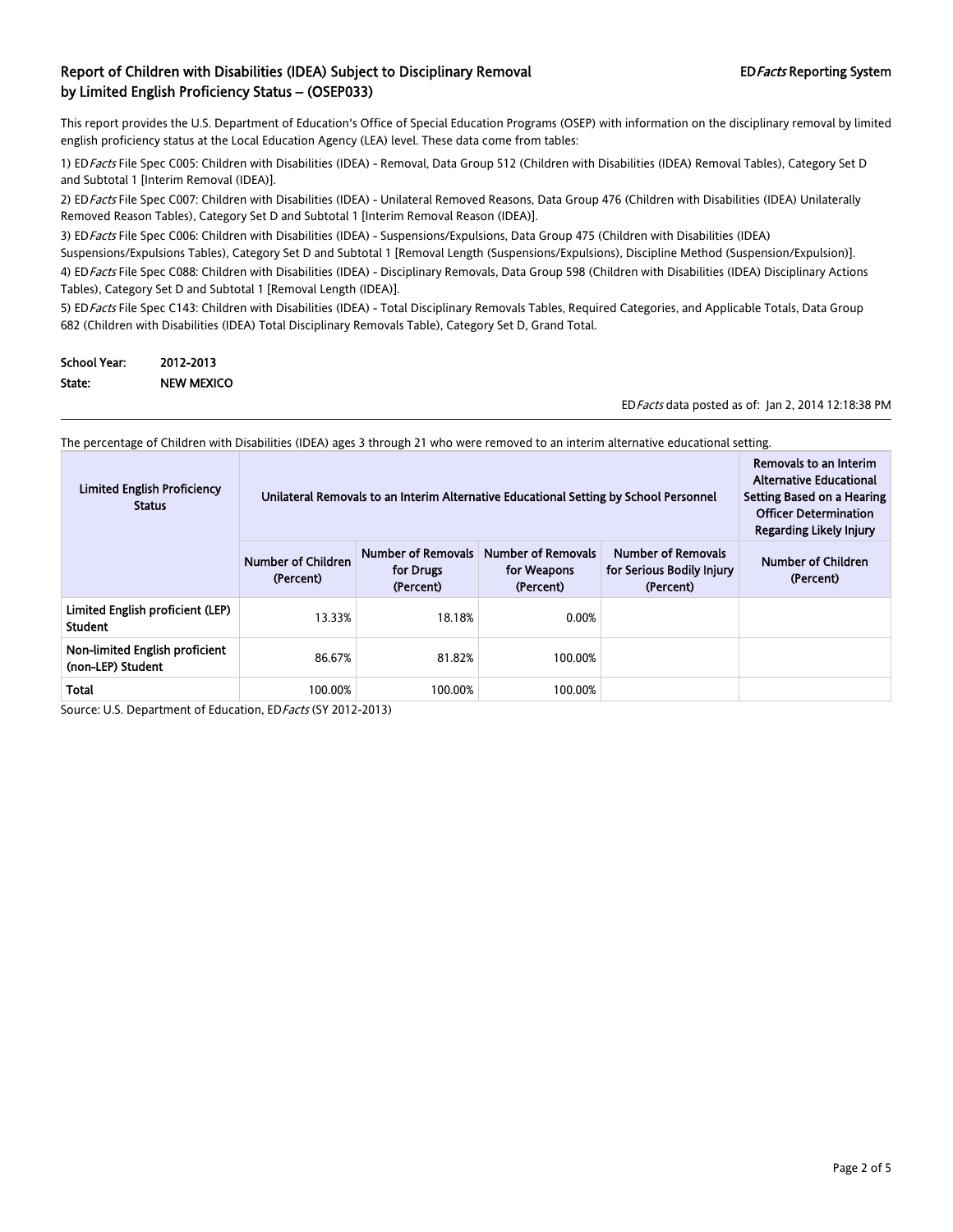This report provides the U.S. Department of Education's Office of Special Education Programs (OSEP) with information on the disciplinary removal by limited english proficiency status at the Local Education Agency (LEA) level. These data come from tables:

1) ED Facts File Spec C005: Children with Disabilities (IDEA) - Removal, Data Group 512 (Children with Disabilities (IDEA) Removal Tables), Category Set D and Subtotal 1 [Interim Removal (IDEA)].

2) ED Facts File Spec C007: Children with Disabilities (IDEA) - Unilateral Removed Reasons, Data Group 476 (Children with Disabilities (IDEA) Unilaterally Removed Reason Tables), Category Set D and Subtotal 1 [Interim Removal Reason (IDEA)].

3) ED Facts File Spec C006: Children with Disabilities (IDEA) - Suspensions/Expulsions, Data Group 475 (Children with Disabilities (IDEA)

Suspensions/Expulsions Tables), Category Set D and Subtotal 1 [Removal Length (Suspensions/Expulsions), Discipline Method (Suspension/Expulsion)].

4) ED Facts File Spec C088: Children with Disabilities (IDEA) - Disciplinary Removals, Data Group 598 (Children with Disabilities (IDEA) Disciplinary Actions Tables), Category Set D and Subtotal 1 [Removal Length (IDEA)].

5) ED Facts File Spec C143: Children with Disabilities (IDEA) - Total Disciplinary Removals Tables, Required Categories, and Applicable Totals, Data Group 682 (Children with Disabilities (IDEA) Total Disciplinary Removals Table), Category Set D, Grand Total.

| <b>School Year:</b> | 2012-2013         |
|---------------------|-------------------|
| State:              | <b>NEW MEXICO</b> |

EDFacts data posted as of: Jan 2, 2014 12:18:38 PM

The number of Children with Disabilities (IDEA) ages 3 through 21 who for disciplinary reasons were suspended or expelled.

| <b>Limited English Proficiency Status</b>        | <b>Out-of-School Suspensions or Expulsions</b>                                                        |                                                                                         | <b>In-School Suspensions</b>                                                                         |                                                                                        |
|--------------------------------------------------|-------------------------------------------------------------------------------------------------------|-----------------------------------------------------------------------------------------|------------------------------------------------------------------------------------------------------|----------------------------------------------------------------------------------------|
|                                                  | Number of Children<br>with Out-of-School<br>Suspensions/Expulsions<br><b>Totaling 10 Days or Less</b> | Number of Children<br>with Out-of-School<br>Suspensions/Expulsions<br>Totaling >10 Days | Number of Children<br><b>With In-School</b><br><b>Suspensions</b><br><b>Totaling 10 Days or Less</b> | Number of Children<br><b>With In-School</b><br><b>Suspensions</b><br>Totaling >10 Days |
| Limited English proficient (LEP) Student         | 629                                                                                                   | 36                                                                                      | 183                                                                                                  |                                                                                        |
| Non-limited English proficient (non-LEP) Student | 1.895                                                                                                 | 196                                                                                     | 601                                                                                                  | 16                                                                                     |
| Total                                            | 2,524                                                                                                 | 232                                                                                     | 784                                                                                                  | 21                                                                                     |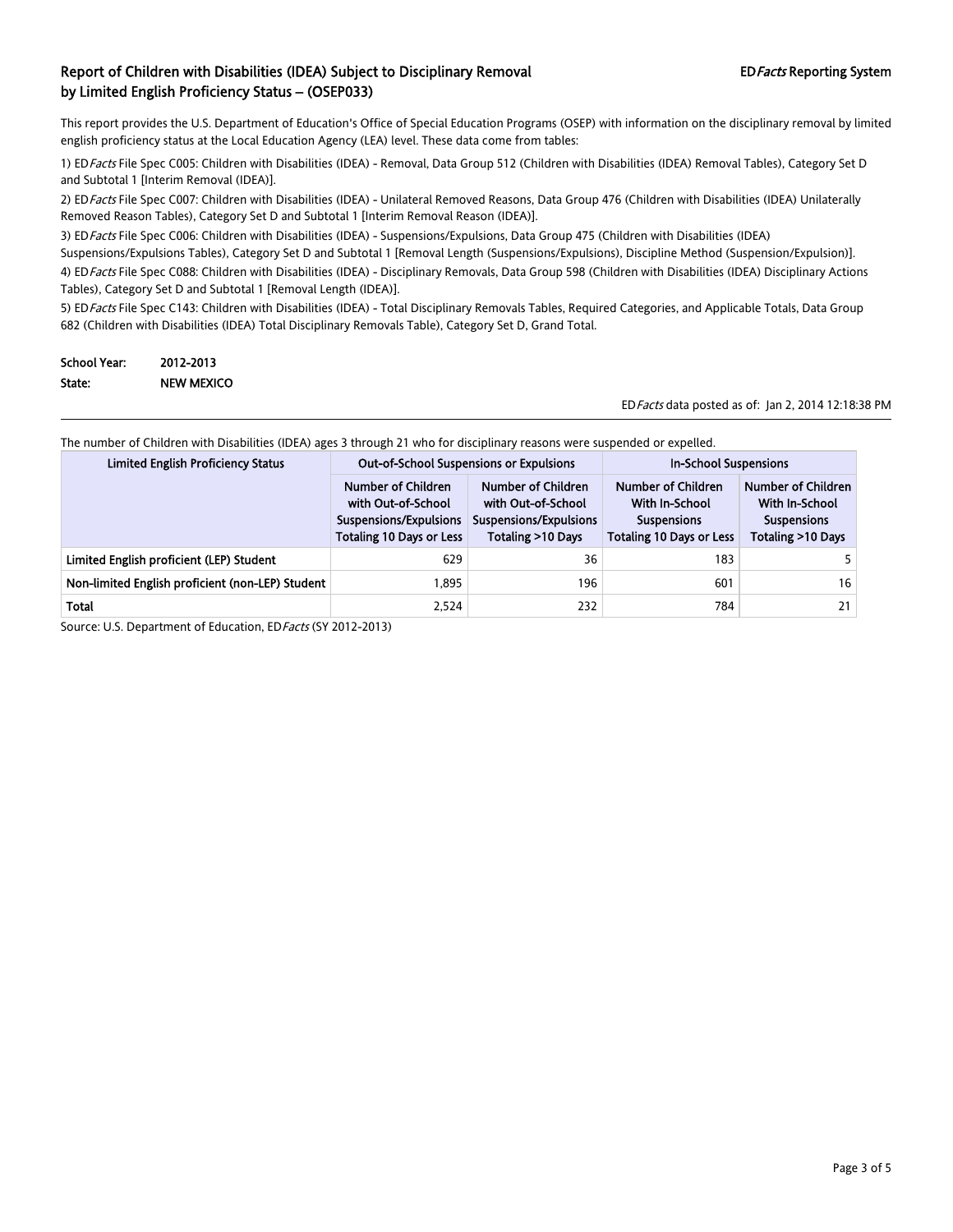This report provides the U.S. Department of Education's Office of Special Education Programs (OSEP) with information on the disciplinary removal by limited english proficiency status at the Local Education Agency (LEA) level. These data come from tables:

1) ED Facts File Spec C005: Children with Disabilities (IDEA) - Removal, Data Group 512 (Children with Disabilities (IDEA) Removal Tables), Category Set D and Subtotal 1 [Interim Removal (IDEA)].

2) ED Facts File Spec C007: Children with Disabilities (IDEA) - Unilateral Removed Reasons, Data Group 476 (Children with Disabilities (IDEA) Unilaterally Removed Reason Tables), Category Set D and Subtotal 1 [Interim Removal Reason (IDEA)].

3) ED Facts File Spec C006: Children with Disabilities (IDEA) - Suspensions/Expulsions, Data Group 475 (Children with Disabilities (IDEA) Suspensions/Expulsions Tables), Category Set D and Subtotal 1 [Removal Length (Suspensions/Expulsions), Discipline Method (Suspension/Expulsion)].

4) ED Facts File Spec C088: Children with Disabilities (IDEA) - Disciplinary Removals, Data Group 598 (Children with Disabilities (IDEA) Disciplinary Actions Tables), Category Set D and Subtotal 1 [Removal Length (IDEA)].

5) ED Facts File Spec C143: Children with Disabilities (IDEA) - Total Disciplinary Removals Tables, Required Categories, and Applicable Totals, Data Group 682 (Children with Disabilities (IDEA) Total Disciplinary Removals Table), Category Set D, Grand Total.

| <b>School Year:</b> | 2012-2013         |
|---------------------|-------------------|
| State:              | <b>NEW MEXICO</b> |

EDFacts data posted as of: Jan 2, 2014 12:18:38 PM

|  |  | The percent of Children with Disabilities (IDEA) ages 3 through 21 who for disciplinary reasons were suspended or expelled. |  |
|--|--|-----------------------------------------------------------------------------------------------------------------------------|--|
|  |  |                                                                                                                             |  |

| <b>Limited English Proficiency Status</b>        | <b>Out-of-School Suspensions or Expulsions</b>                                                                     |                                                                                                      | <b>In-School Suspensions</b>                                                                               |                                                                                              |
|--------------------------------------------------|--------------------------------------------------------------------------------------------------------------------|------------------------------------------------------------------------------------------------------|------------------------------------------------------------------------------------------------------------|----------------------------------------------------------------------------------------------|
|                                                  | Number of Children<br>with Out-of-School<br>Suspensions/Expulsions<br><b>Totaling 10 Days or Less</b><br>(Percent) | Number of Children<br>with Out-of-School<br>Suspensions/Expulsions<br>Totaling >10 Days<br>(Percent) | Number of Children<br>With In-School<br><b>Suspensions</b><br><b>Totaling 10 Days or Less</b><br>(Percent) | Number of Children<br>With In-School<br><b>Suspensions</b><br>Totaling >10 Days<br>(Percent) |
| Limited English proficient (LEP) Student         | 24.92%                                                                                                             | 15.52%                                                                                               | 23.34%                                                                                                     | 23.81%                                                                                       |
| Non-limited English proficient (non-LEP) Student | 75.08%                                                                                                             | 84.48%                                                                                               | 76.66%                                                                                                     | 76.19%                                                                                       |
| Total                                            | 100.00%                                                                                                            | 100.00%                                                                                              | 100.00%                                                                                                    | 100.00%                                                                                      |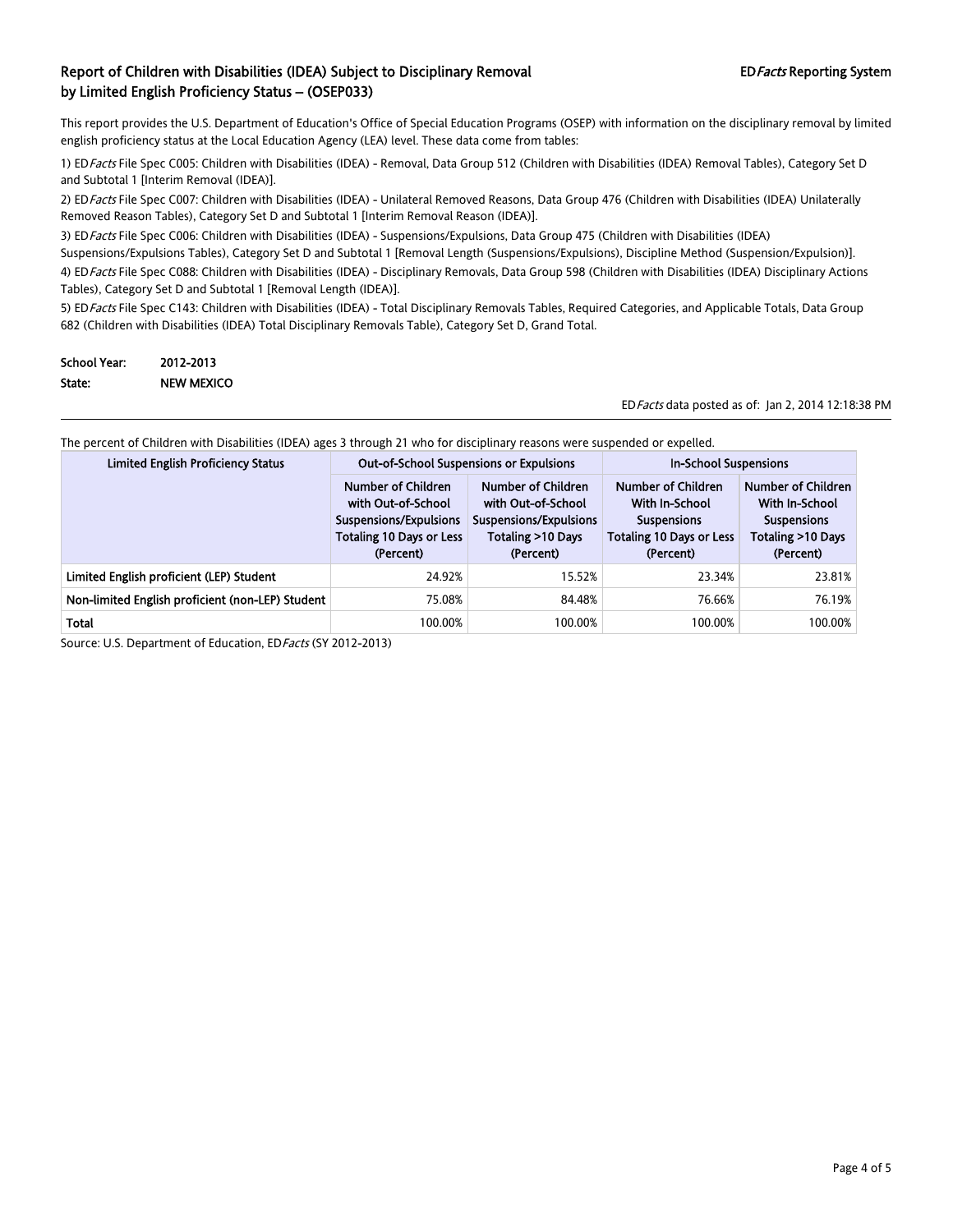This report provides the U.S. Department of Education's Office of Special Education Programs (OSEP) with information on the disciplinary removal by limited english proficiency status at the Local Education Agency (LEA) level. These data come from tables:

1) EDFacts File Spec C005: Children with Disabilities (IDEA) - Removal, Data Group 512 (Children with Disabilities (IDEA) Removal Tables), Category Set D and Subtotal 1 [Interim Removal (IDEA)].

2) EDFacts File Spec C007: Children with Disabilities (IDEA) - Unilateral Removed Reasons, Data Group 476 (Children with Disabilities (IDEA) Unilaterally Removed Reason Tables), Category Set D and Subtotal 1 [Interim Removal Reason (IDEA)].

3) ED Facts File Spec C006: Children with Disabilities (IDEA) - Suspensions/Expulsions, Data Group 475 (Children with Disabilities (IDEA)

Suspensions/Expulsions Tables), Category Set D and Subtotal 1 [Removal Length (Suspensions/Expulsions), Discipline Method (Suspension/Expulsion)].

4) EDFacts File Spec C088: Children with Disabilities (IDEA) - Disciplinary Removals, Data Group 598 (Children with Disabilities (IDEA) Disciplinary Actions Tables), Category Set D and Subtotal 1 [Removal Length (IDEA)].

5) EDFacts File Spec C143: Children with Disabilities (IDEA) - Total Disciplinary Removals Tables, Required Categories, and Applicable Totals, Data Group 682 (Children with Disabilities (IDEA) Total Disciplinary Removals Table), Category Set D, Grand Total.

| <b>School Year:</b> | 2012-2013         |
|---------------------|-------------------|
| State:              | <b>NEW MEXICO</b> |

EDFacts data posted as of: Jan 2, 2014 12:18:38 PM

The number of Children with Disabilities (IDEA) ages 3 through 21 who for disciplinary reasons were removed by length of removal.

| <b>Limited English Proficiency Status</b>        | <b>Disciplinary Removals</b>       |                                                                           |                                                                               |                                                                       |
|--------------------------------------------------|------------------------------------|---------------------------------------------------------------------------|-------------------------------------------------------------------------------|-----------------------------------------------------------------------|
|                                                  | <b>Total Disciplinary Removals</b> | Number of Children<br>with Disciplinary Removals<br><b>Totaling 1 Day</b> | Number of Children<br>with Disciplinary Removals<br><b>Totaling 2-10 Days</b> | Number of Children<br>with Disciplinary Removals<br>Totaling >10 Days |
| Limited English proficient (LEP) Student         | 1.095                              | 171                                                                       | 641                                                                           | 43                                                                    |
| Non-limited English proficient (non-LEP) Student | 3.742                              | 535                                                                       | 1.969                                                                         | 217                                                                   |
| Total                                            | 4,837                              | 706                                                                       | 2,610                                                                         | 260                                                                   |